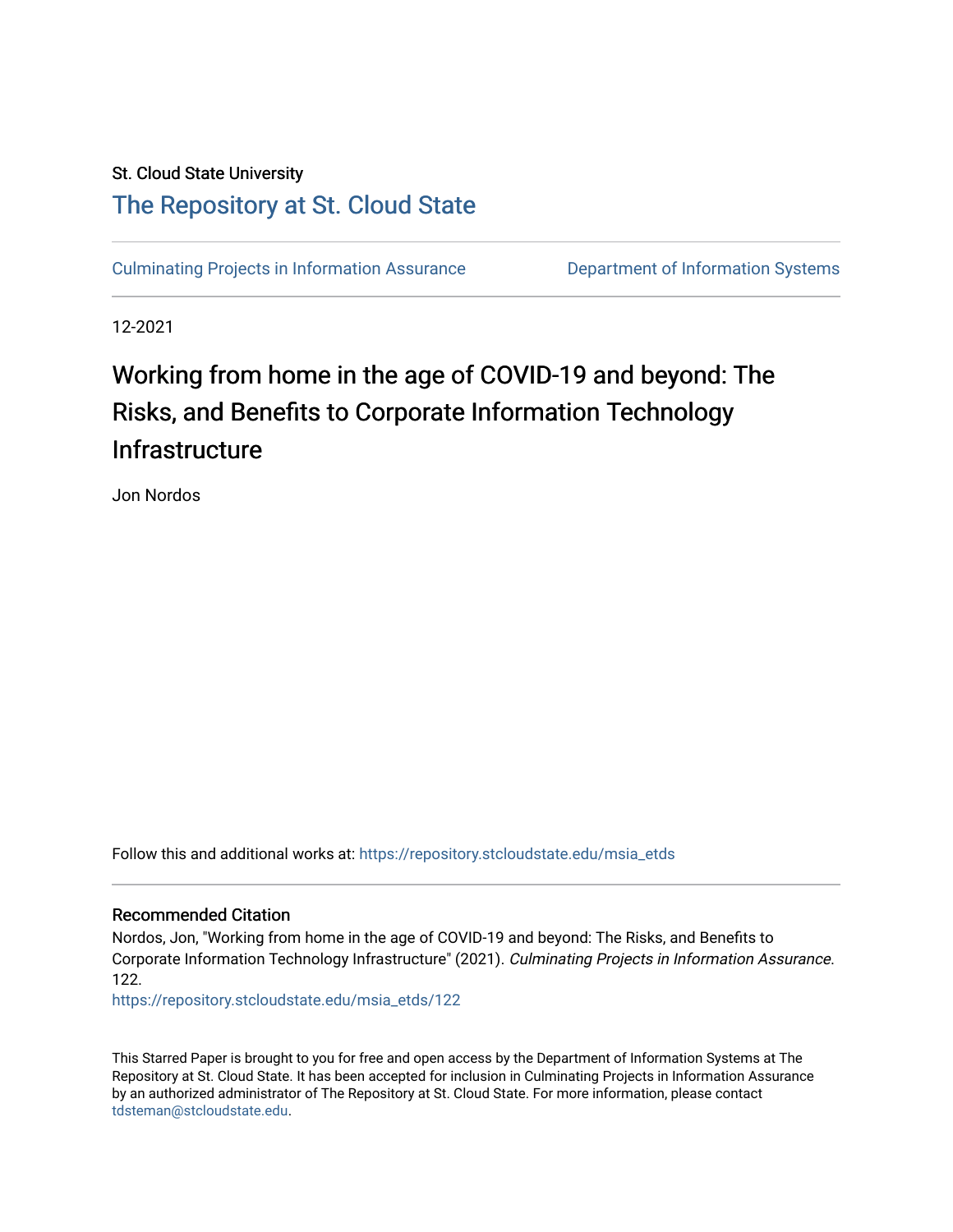## **Working from home in the age of COVID-19 and beyond: The Risks, and Benefits to Corporate Information Technology Infrastructure**

by

Jon Nordos

A starred paper

Submitted to the Graduate Faculty of

St. Cloud State University

In Partial Fulfillment of Requirements

For the Degree of

Master of Science

In Information Assurance

December, 2021

Starred Paper Committee: Mark Schmidt, Chairperson Lynn Collen Erich Rice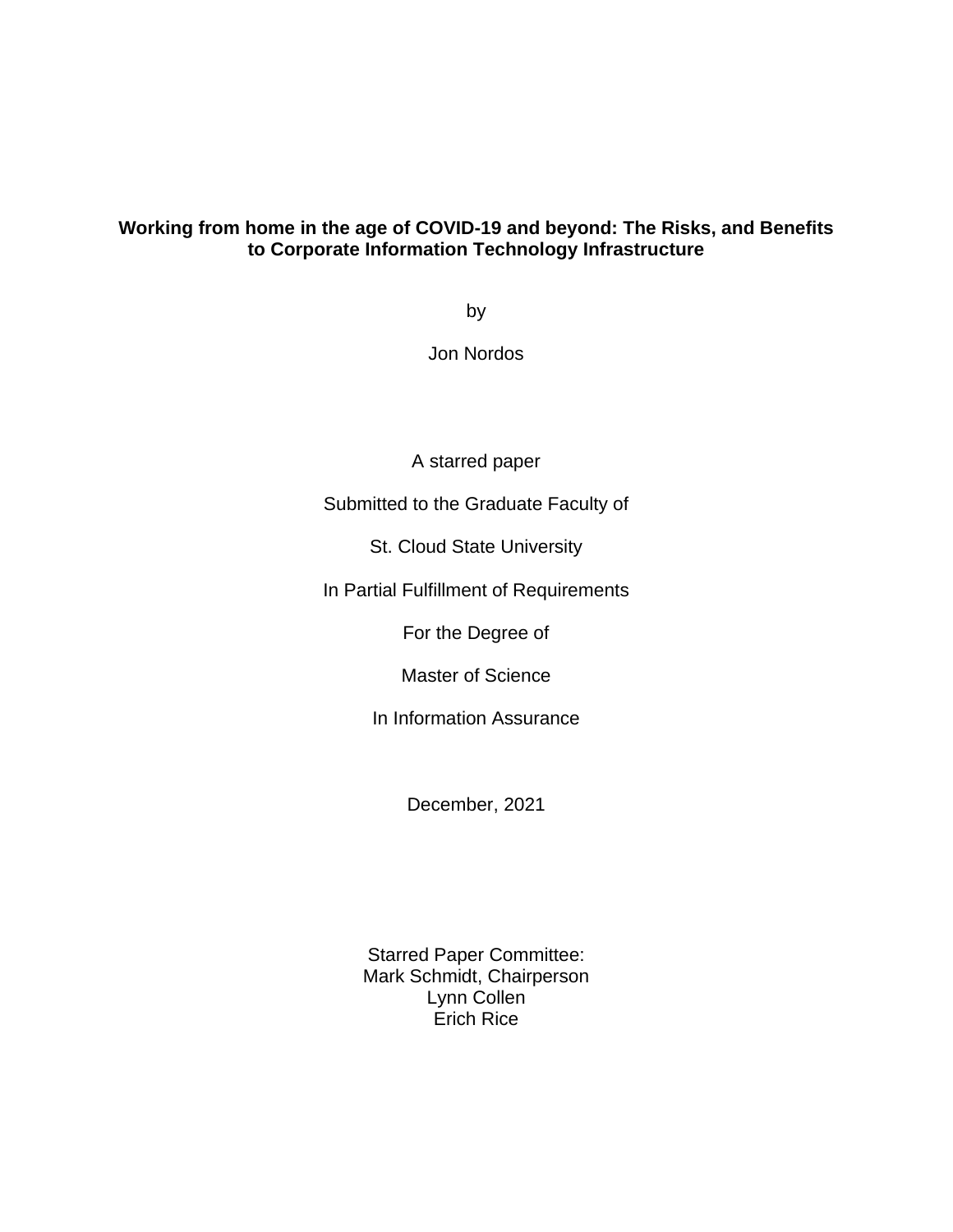#### **Abstract**

In 2020 the COVID-19 viral pandemic circled the globe and impacted the population of the world. Workers who typically commuted to an office were forced to work from home. Faced with concerns such as where they would physically do their work, to who would watch their children during the workday (as schools shut down) societal challenges we have never seen before became a new reality. In a matter of months, infrastructure needs shifted as millions of people no longer commuted to work. Information technology infrastructure, as well as power, internet, and roadway infrastructures all needed to adjust to changes in demand. With many of these changes looking to become permanent, the global information technology security landscape is scrambling to keep up. This paper will discuss the impacts of COVID-19 on many aspects of life, and the impacts they have on information technology security.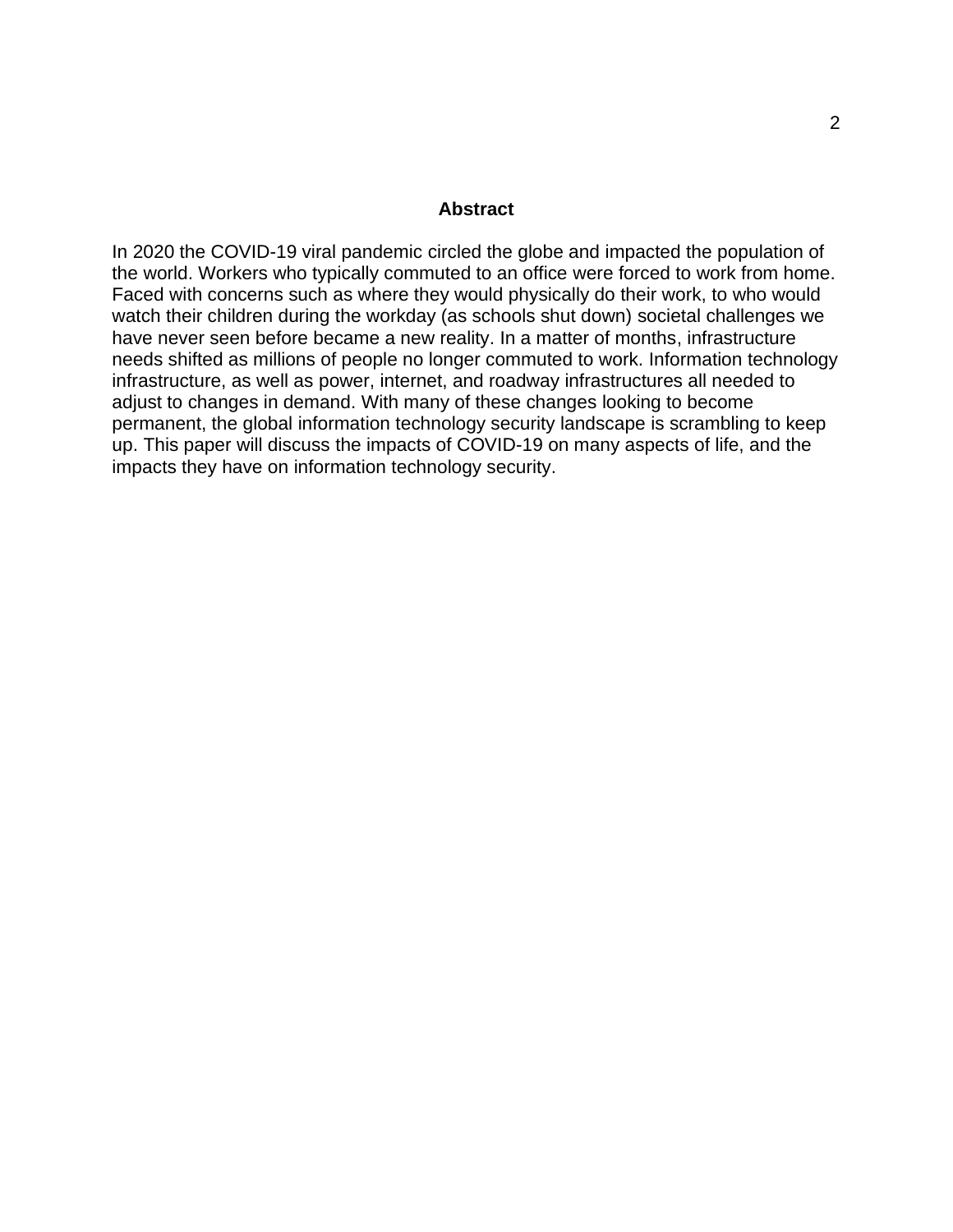## **Acknowledgements**

I would like to thank my committee members Mark Schmidt, Lynn Collen, and Erich Rice. Both as mentors on this final research project, and as professors in several classes, I appreciate all you have taught me.

But most of all, I would like to thank my wife and children. Without my wife Suzanne's sacrifices, and my children's patience, I would not have been able to further my education.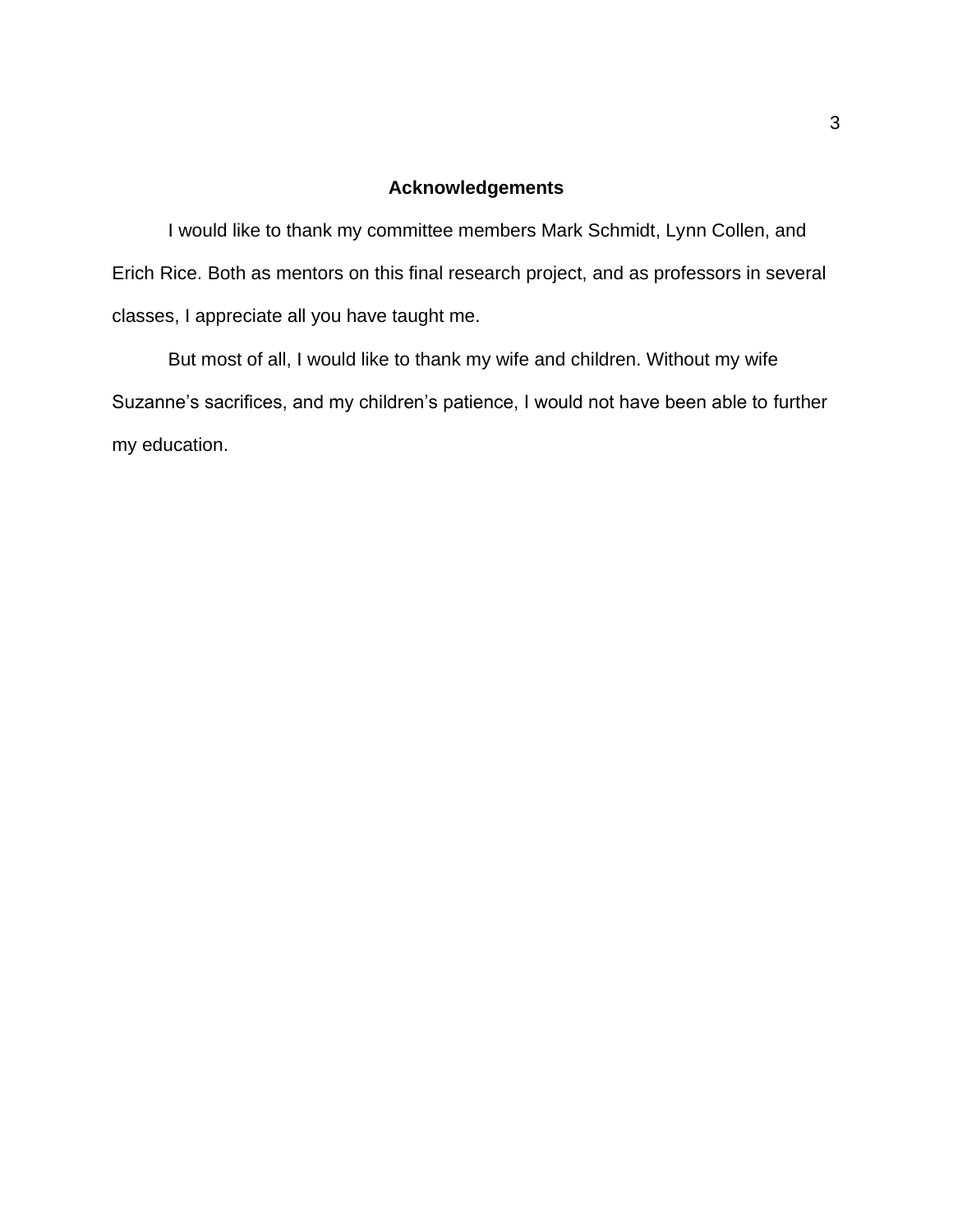## **Table of Contents**

|              | Page |
|--------------|------|
|              |      |
|              |      |
| Chapter      |      |
| $\mathsf{L}$ |      |
|              |      |
|              |      |
|              |      |
|              |      |
|              |      |
| Ш.           |      |
|              |      |
|              |      |
|              |      |
|              |      |
|              |      |
|              |      |
|              |      |
|              |      |
|              |      |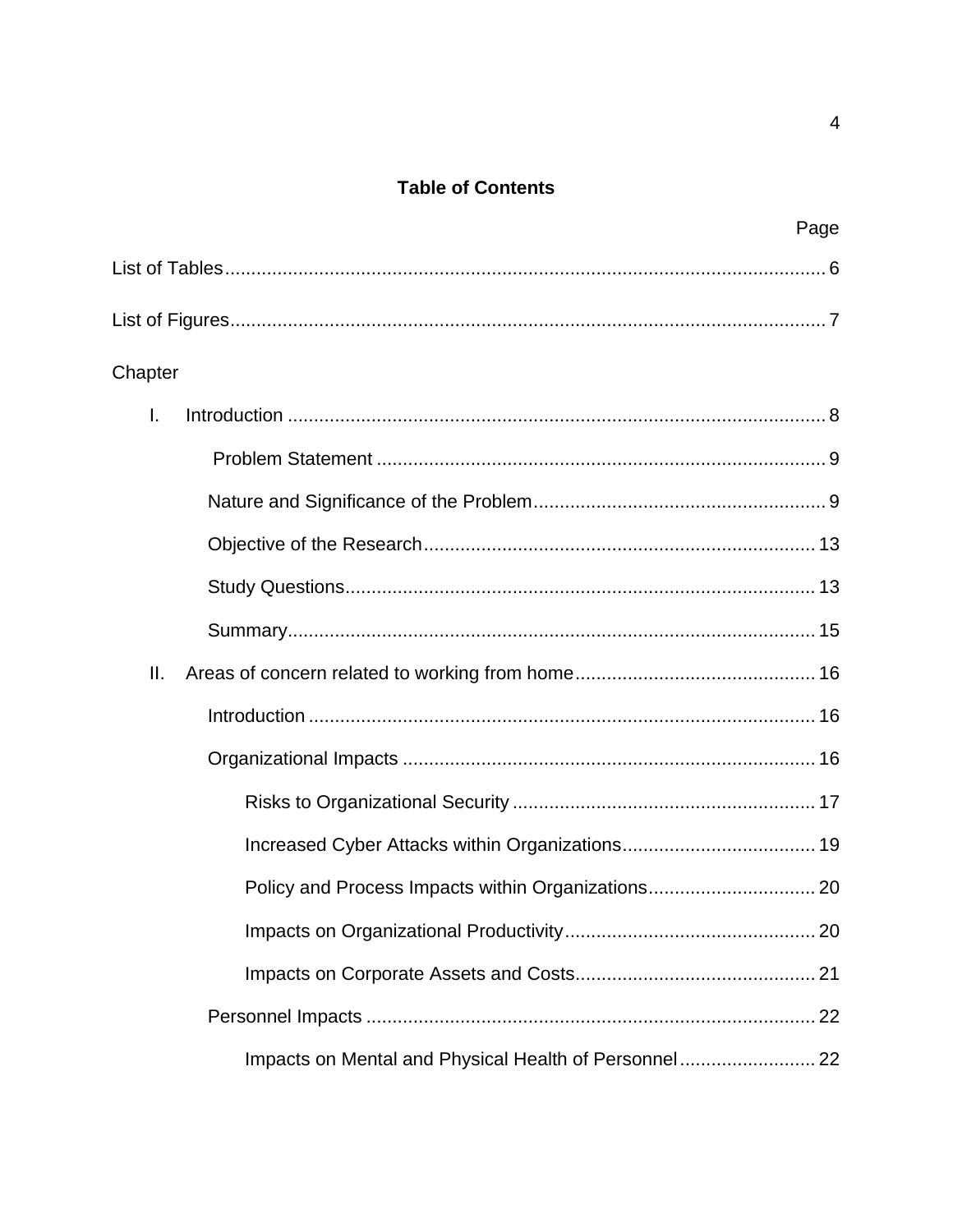| III. |                                                                        |  |
|------|------------------------------------------------------------------------|--|
|      |                                                                        |  |
|      | Have the risks to I.T. security increased as staff work from home?  32 |  |
|      |                                                                        |  |
|      |                                                                        |  |
| IV.  |                                                                        |  |
|      |                                                                        |  |
|      |                                                                        |  |
|      |                                                                        |  |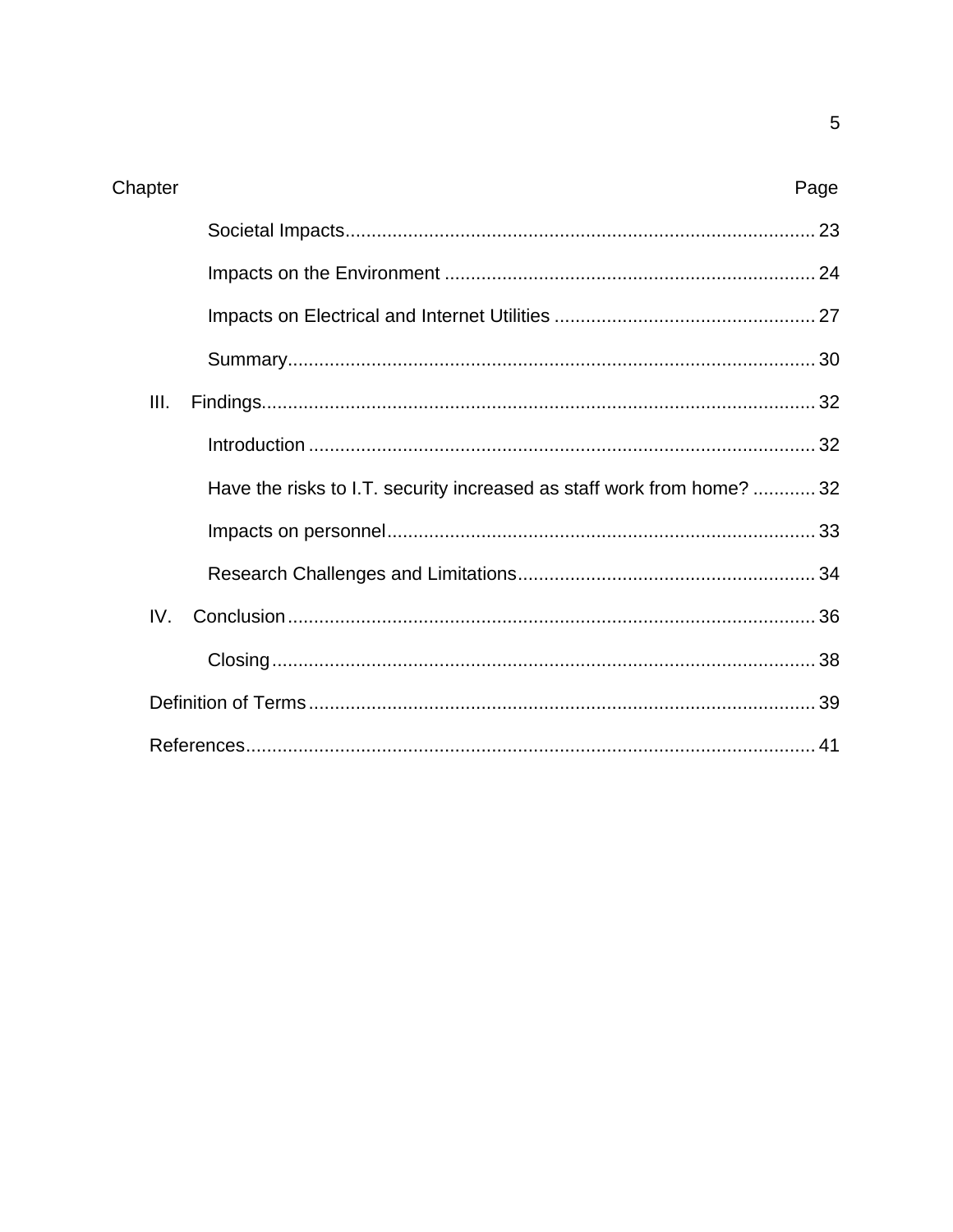## **List of Tables**

<span id="page-6-0"></span>

| Table                                                               | Page |
|---------------------------------------------------------------------|------|
|                                                                     |      |
| 24. May 2020 Road and Street Traffic Volume Decreases from 2019  24 |      |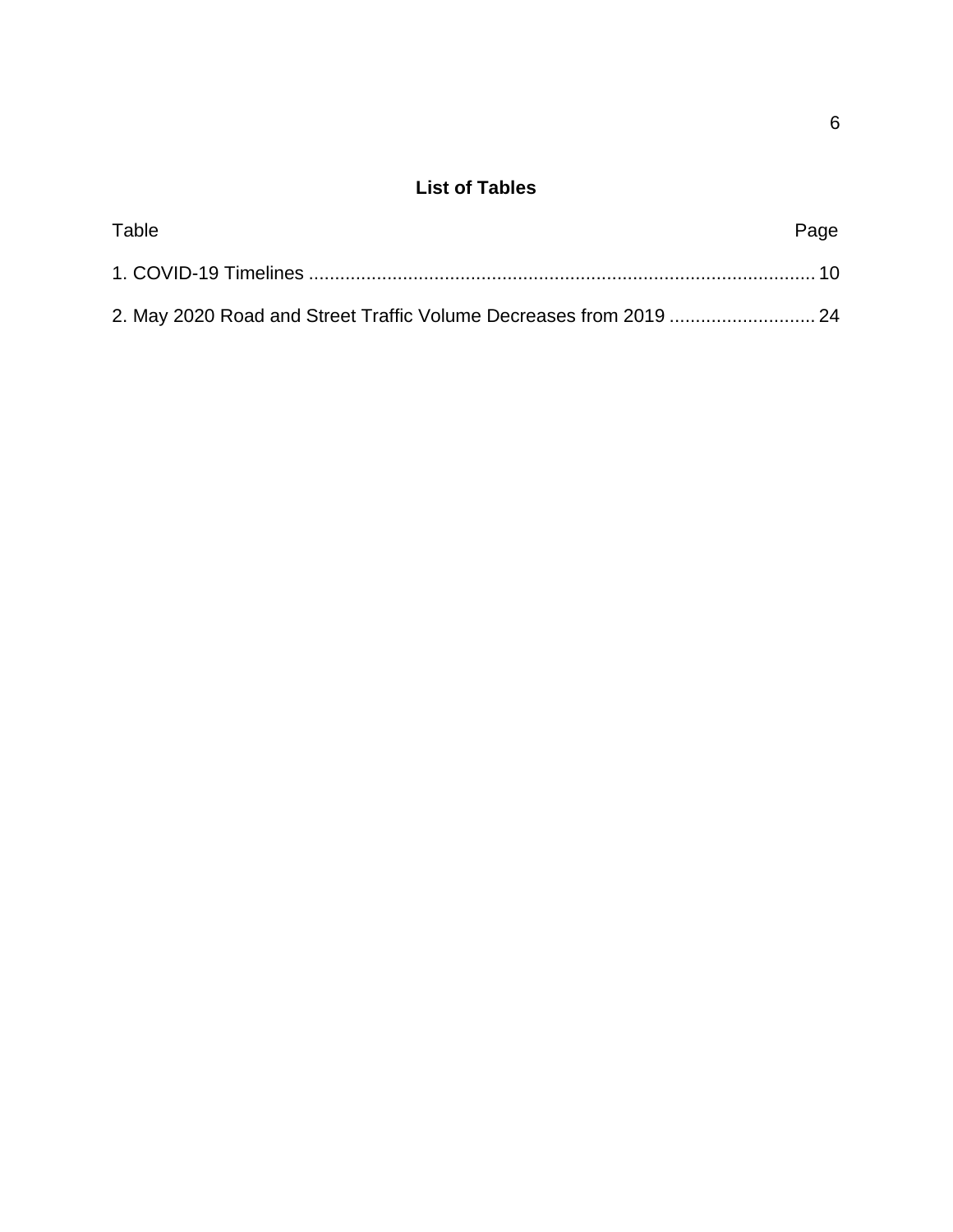## **List of Figures**

<span id="page-7-0"></span>

| Figure | Page |
|--------|------|
|        |      |
|        |      |
|        |      |
|        |      |
|        |      |
|        |      |
|        |      |
|        |      |
|        |      |
|        |      |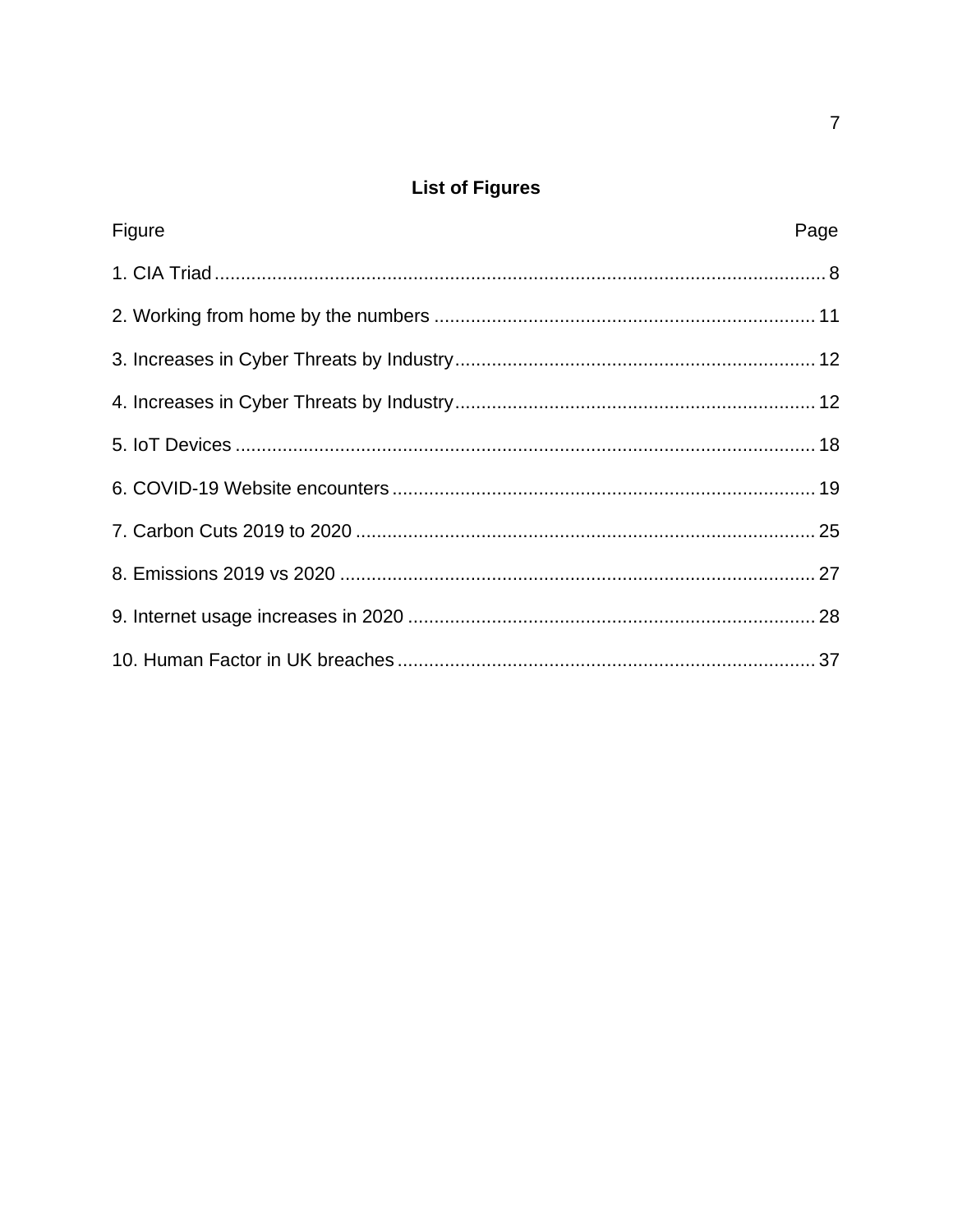#### <span id="page-8-0"></span>**Chapter I: Introduction**

According to the National Institute of Standards and Technology (called NIST going forward), the United States based organization that sets technology standards for the United States government, the core goal of information assurance and security is to ensure that information technology systems maintain *Confidentiality*, *Integrity*, and *Availability*. NIST calls this the CIA Triad (Cawthra et al., 2020).

### **Figure 1**

*CIA Triad*



*Note.* A representation of the NIST CIA Triad (Cawthra et al., 2020)

Prior to the COVID-19 pandemic of 2020, organizations could focus their finite information technology (called I.T. going forward) security resources on on-premises technology infrastructure. As the pandemic progressed, many in society were asked to quarantine at home. This meant that workers that had the capability of working from home, began doing so. The focus of organizations I.T. staff around the globe had to shift their lines of defense in a short amount of time.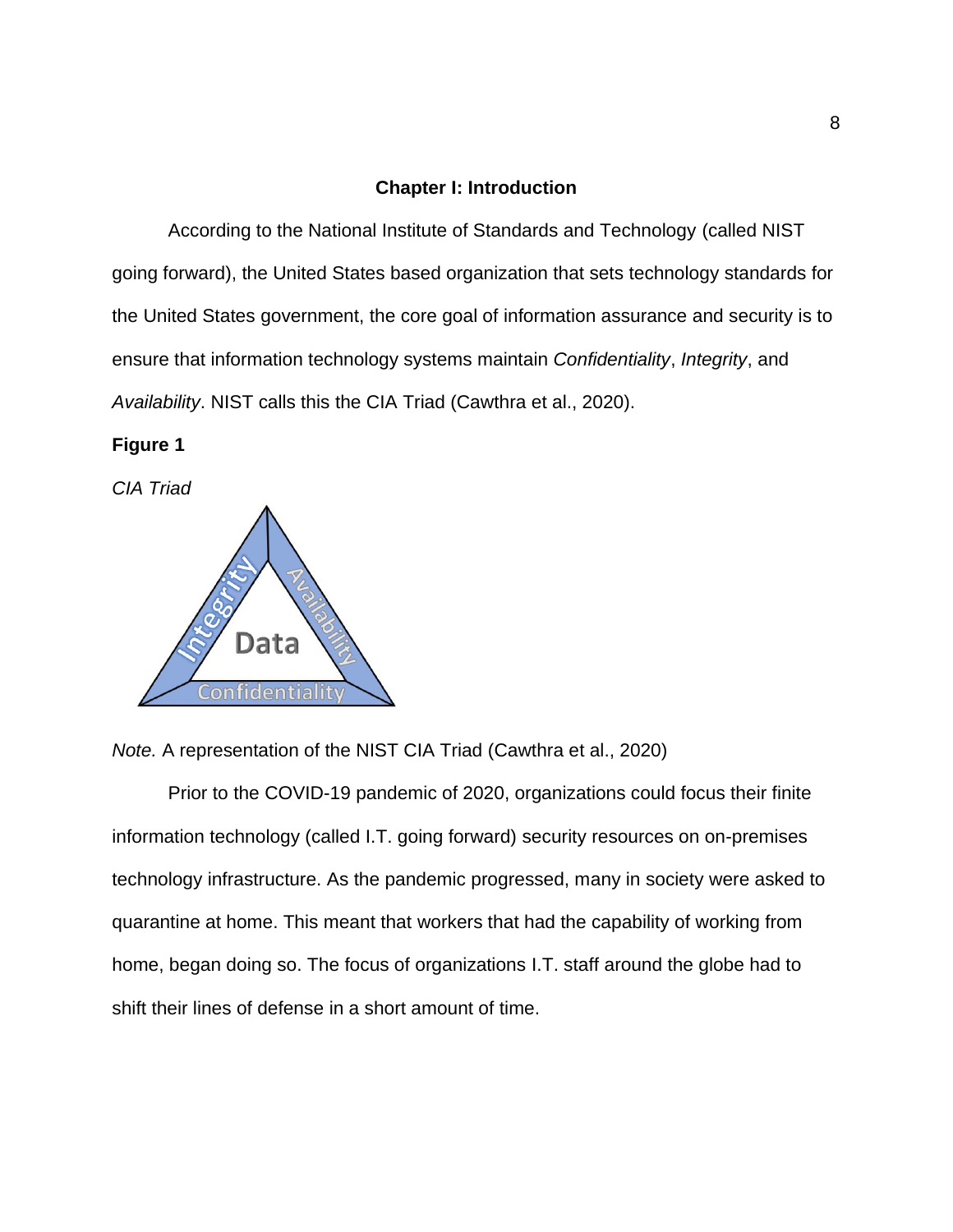#### <span id="page-9-0"></span>**Problem Statement**

Prior to 2020, most organizations had the procedural and technological capabilities that would allow *some* employees to work from home. Few organizations, however, had the processes, procedures, and equipment for *most* of their staff to work from home. This paper aims to discuss the risks and benefits to corporate information technology infrastructure as employees working in access-controlled offices, shifted to working from home.

#### <span id="page-9-1"></span>**Nature and Significance of the Problem**

Late in 2019, COVID-19 began to circulate around the globe. Many in society were concerned with the virus, but few could imagine how quickly our daily lives would change. Using the American State of Minnesota as an example, the governmental response to the pandemic quickly changed how many Minnesotans went about their workday, ate their meals, received their education, and shopped for everyday items. According to an article by Minnesota Public Radio (MPR News Staff, 2021) the timelines of the governmental response to the COVID-19 pandemic are demonstrated in the following table.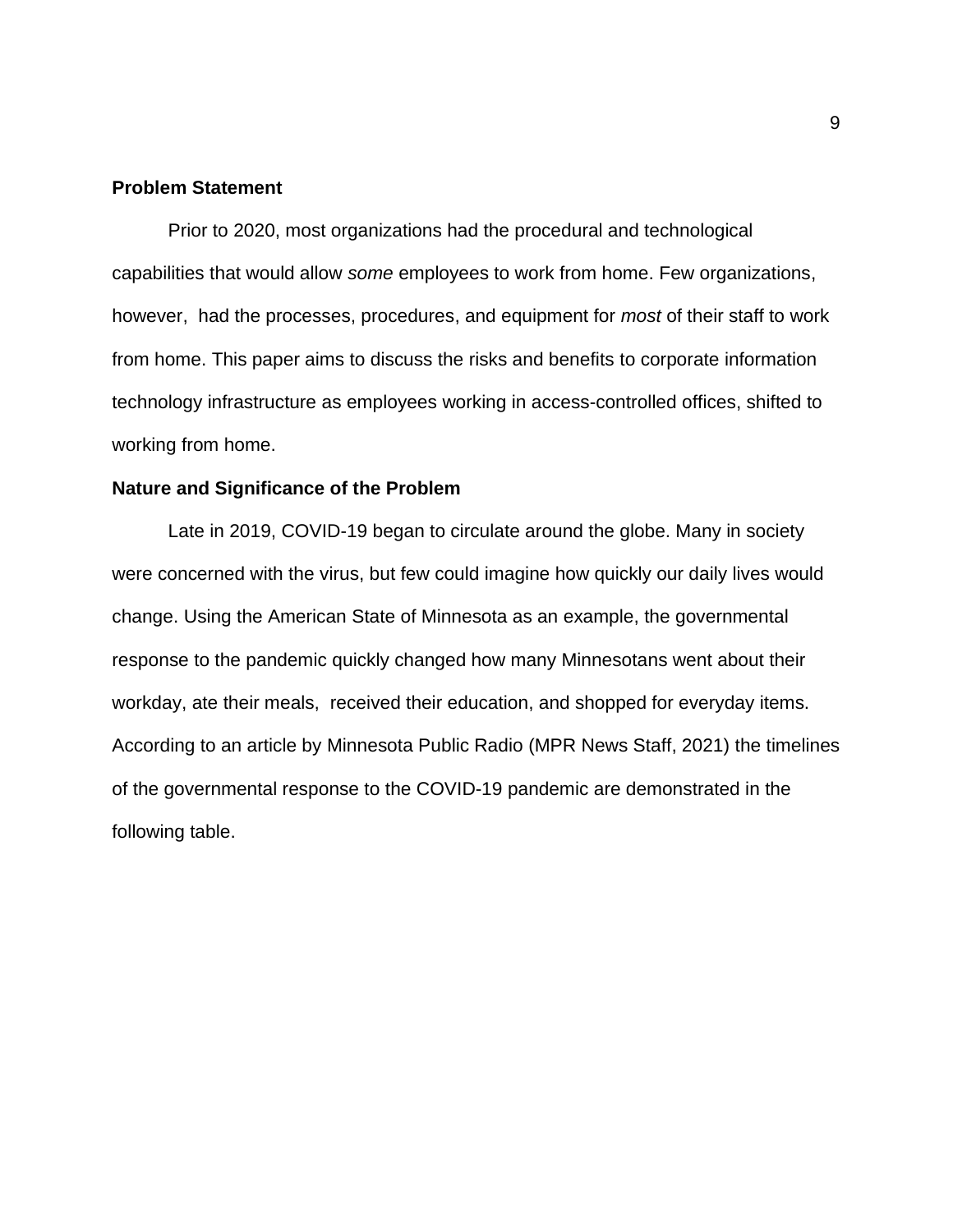## <span id="page-10-0"></span>**Table 1**

## *COVID-19 Timelines*

| <b>Date</b>                   | <b>Incident</b>                                                 |
|-------------------------------|-----------------------------------------------------------------|
|                               |                                                                 |
| March 6 <sup>th</sup> , 2020  | 1 <sup>st</sup> case of COVID-19 reported in Minnesota          |
| March 11 <sup>th</sup> , 2020 | The World Health Organization declares COVID-19 a pandemic      |
| March 13 <sup>th</sup> , 2020 | The Governor of Minnesota declares a 'Peacetime Emergency'      |
| March 15 <sup>th</sup> , 2020 | All schools in Minnesota are asked to close and are given a few |
|                               | days to do so                                                   |
| March 16th, 2020              | All bars and restaurants are to shift to 'takeout only'         |
| March 19th, 2020              | Minnesota reports their first COVID-19 death                    |
| March 25 <sup>th</sup> , 2020 | The Minnesota Governor orders all non-essential personnel to    |
|                               | stay home                                                       |

*Note.* A table representing COVID-19 timelines

As the table shows, there were 19 days from the first reported case of COVID-19 in Minnesota, to an almost complete lockdown of the state. Minnesota, a state with 5.7 million people (America Counts Staff, 2021) and 18 companies listed on Fortune magazine's top 500 list, (Niepow, 2021) staying at home impacted tens of thousands of workers. These workers, many who had been commuting to an office daily were forced to work from home as the state locked down.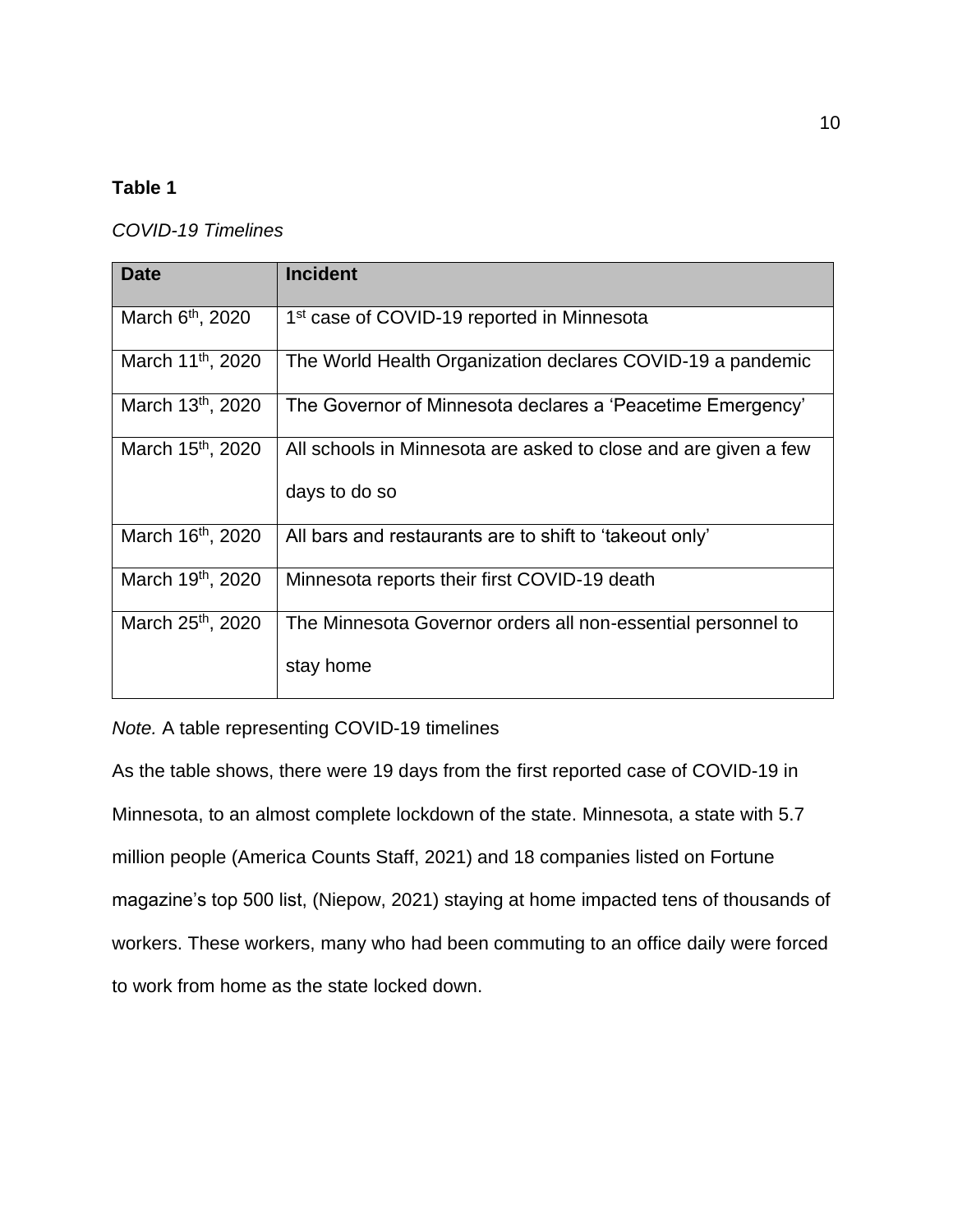According to Pew Research (Parker et al., 2020) prior to the pandemic, around 20% of American workers who could work from home, were working from home on a regular basis. That percentage jumped to over 70% as the pandemic progressed.

## **Figure 2**



#### *Working from home by the numbers*

*Note.* A representation of the % of people working from home (Parker et al., 2020)

With millions of people working from home over the past year and a half we have seen impacts on almost every aspect of our lives. From a global I.T. security standpoint, many organizations have seen substantial increases in cyber threats and alerts. Cisco, a manufacturer of networking equipment, surveyed 3,196 customers around the globe (Future of Secure Remote Work Report, 2021). They reported that most respondents have seen 25% or higher increases in cyber threats or alerts. The graphics below show that this trend is seen across multiple industries.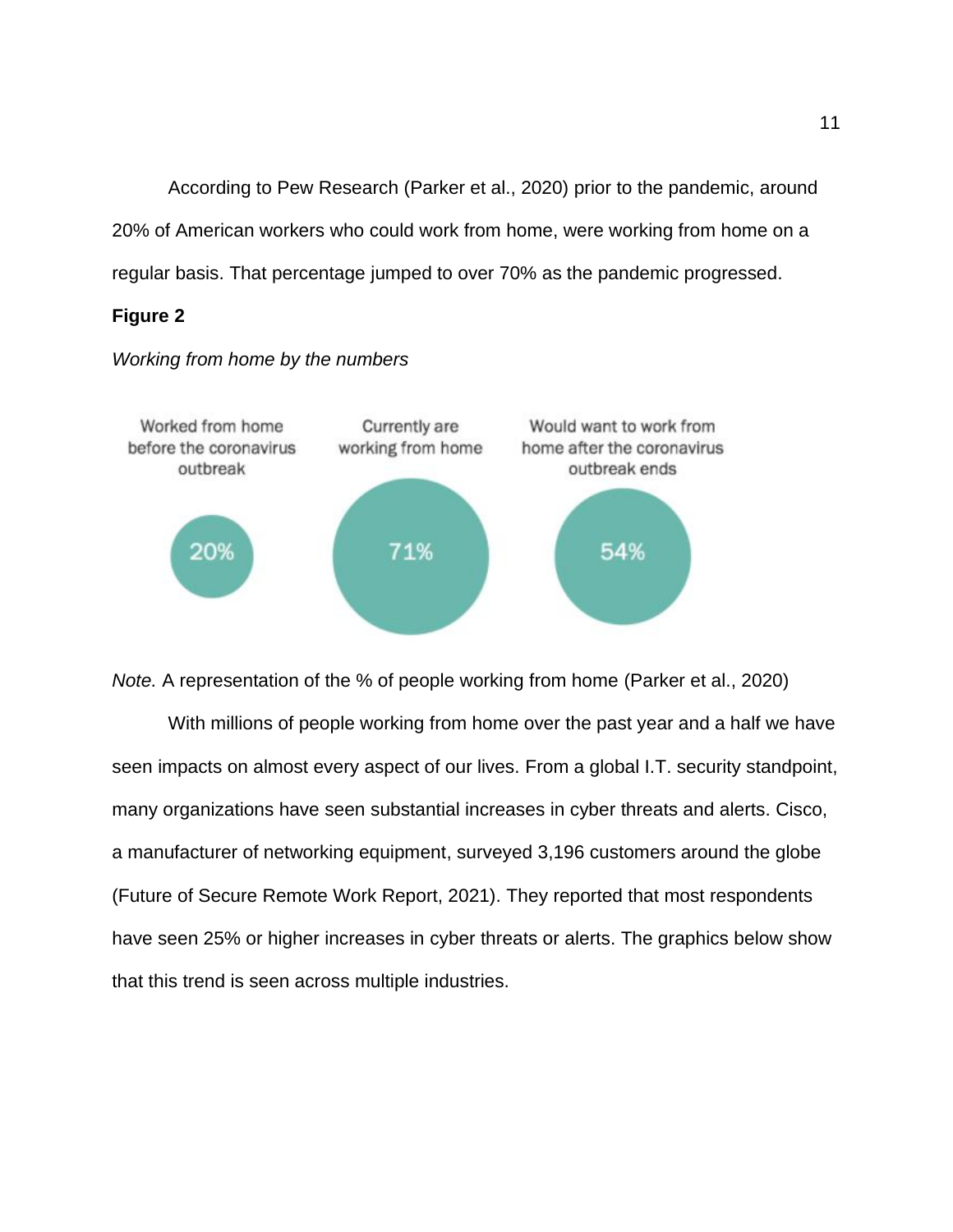## **Figure 3**

*Increases in Cyber Threats by Industry*



*Note.* A representation of industries seeing increases in cyber threats (Future of Secure

Remote Work Report, 2021)

## **Figure 4**



*Note.* A representation of industries seeing increases in cyber threats (Future of Secure Remote Work Report, 2021)

As the number of threats has increased, so too have the challenges to I.T. staff everywhere. According to the Cisco report, 97% of American companies responding to their survey indicated they made systemic changes to support remote workers. 57% indicated they believe spending on cyber security will increase in the future.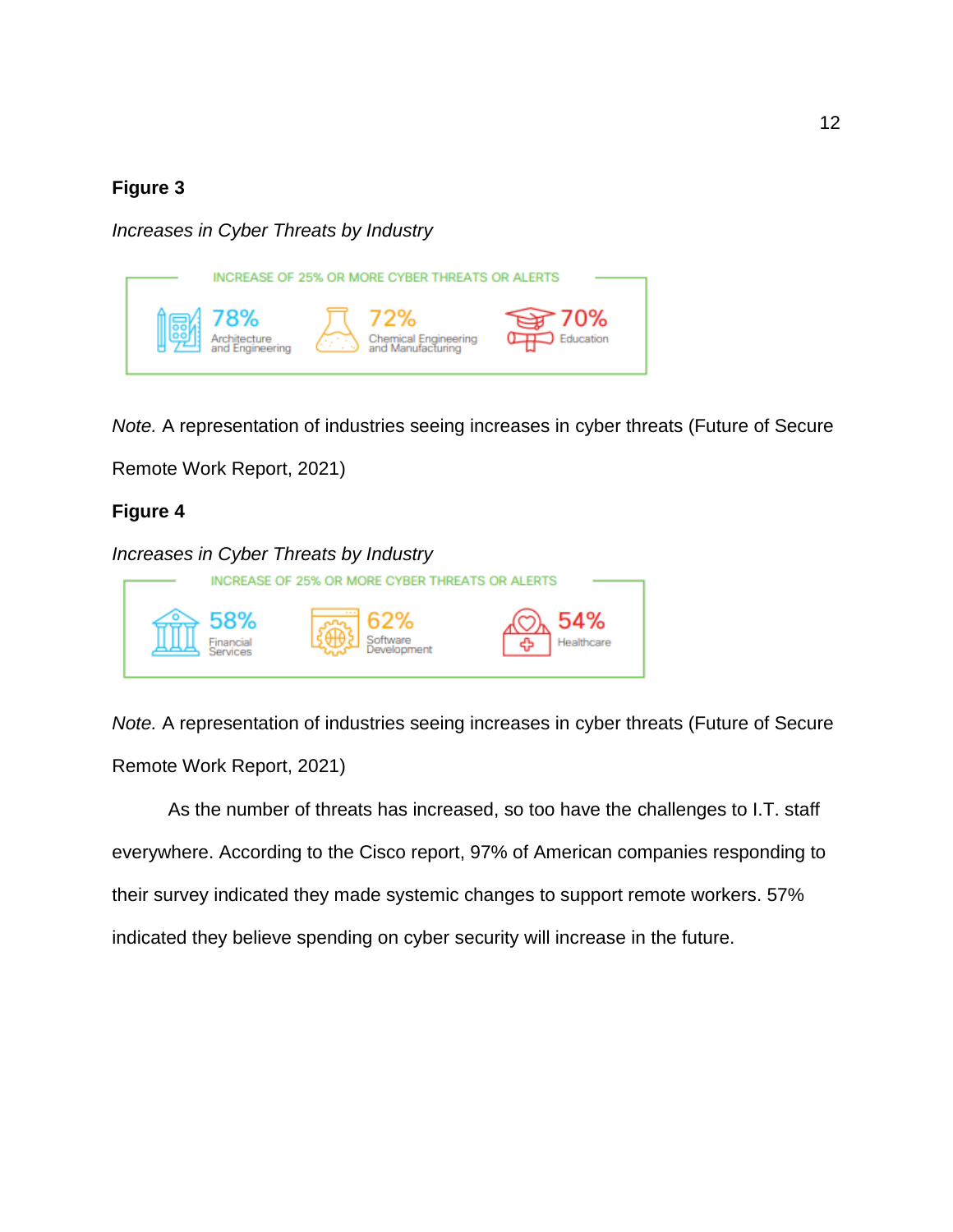#### <span id="page-13-0"></span>**Objective of the Research**

The object of this study is to explore the challenges, risks, and benefits to organizations as the "work from home" models continue to evolve in the time of COVID-19 and beyond. The research will include discussions on operational and personnel impacts of organizations around the world. It will also include impacts on seemingly unrelated areas including real estate, society, the environment, and global infrastructures.

#### <span id="page-13-1"></span>**Study Questions**

For any organization utilizing technology to manage their information systems, security of digital information is a major concern. NIST defines a *Data Breach* (Cybersecurity Glossary, n.d.) as "The unauthorized movement or disclosure of sensitive information to a party, usually outside the organization, that is not authorized to have or see the information." A data breach data loss, and breaches of data can lead to fines, loss of reputation, and potential criminal charges. To organizations in their entirety, I.T. security is just one of the many concerns that come into play. Questions around employee attrition rates and satisfaction, social and environmental responsibility, and overall profitability are also critical.

This research will attempt to answer the following questions as they relate to working from home and the associated security impacts.

• What are the security risks to an organization when employees work from home versus working in an office?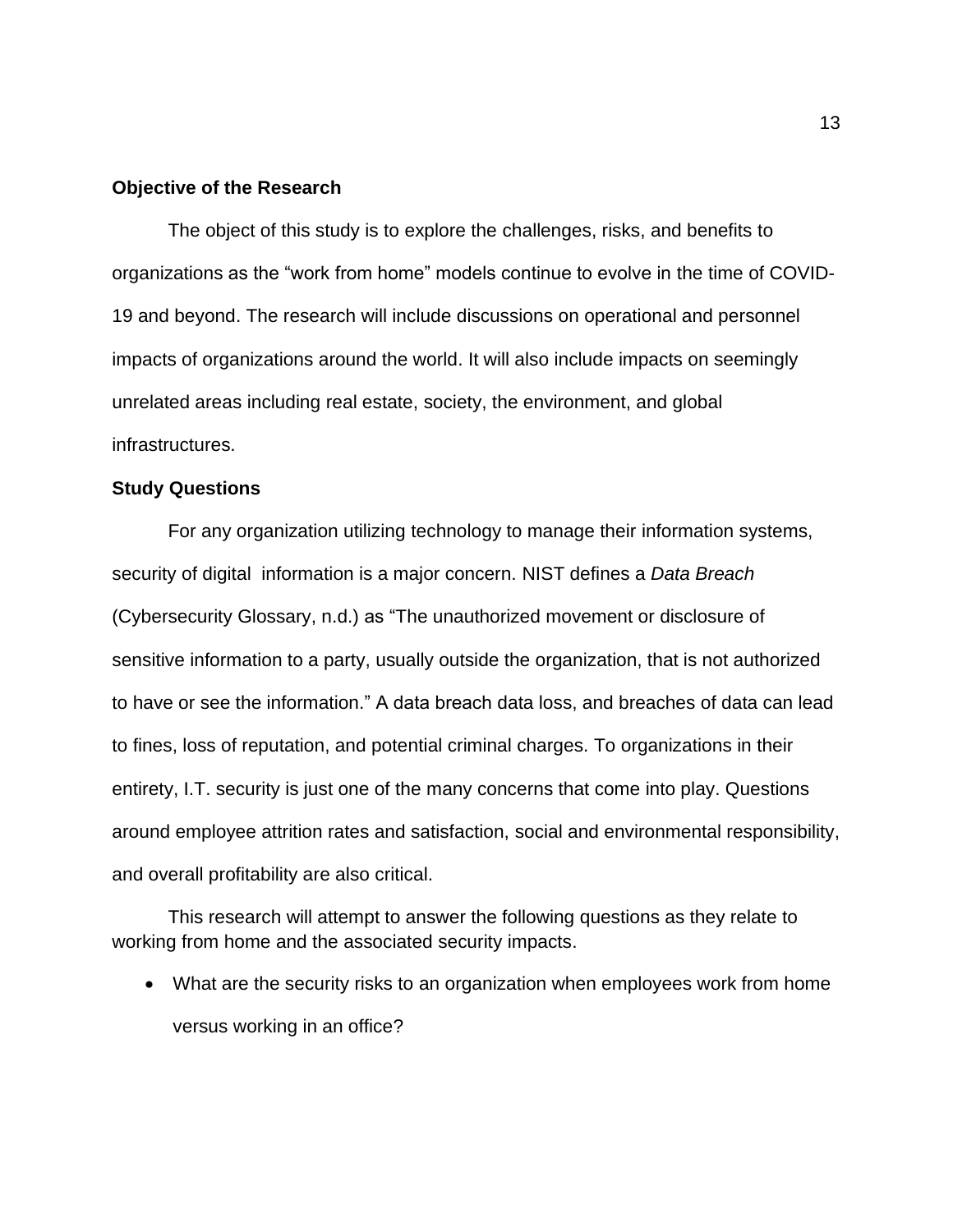- What are the impacts of working from home on overall productivity?
- What are the impacts on personnel in relation to morale, work life balance, and mental and physical health?
- What are the impacts on society?
- What are the impacts on the environment?
- What are the impacts to organizational assets?
- What are the impacts to business partners and vendors?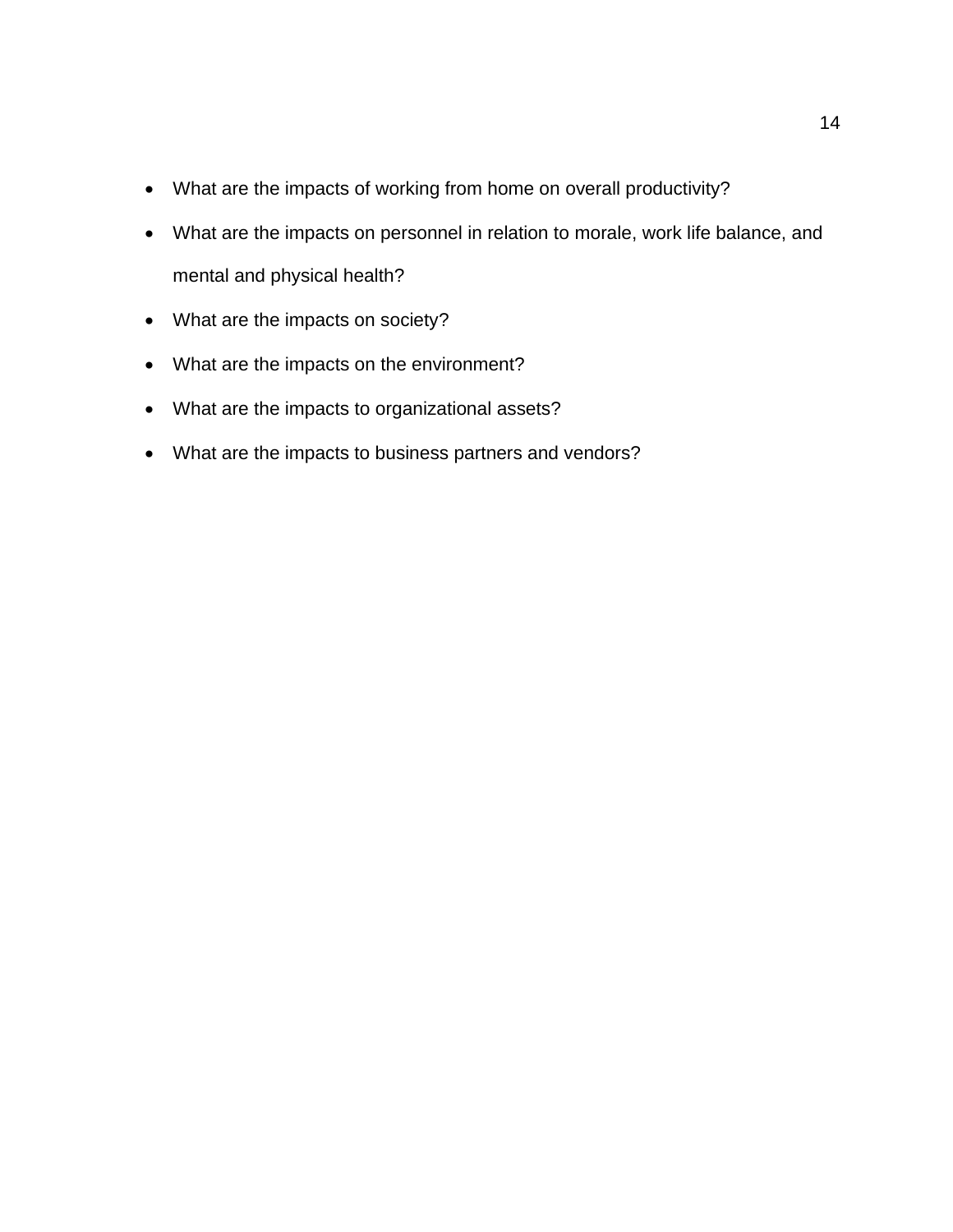#### <span id="page-15-0"></span>Summary

In chapter I we discussed the following:

- *Introduction*: We identified NIST's CIA Triad as the importance of maintaining data's *Confidentiality*, *Integrity*, and *Availability.*
- *Problem Statement:* We identified how, in the face of COVID-19, many organizations have struggled to maintain the CIA Triad.
- *Nature and Significance:* We discussed how organizations had to shift from around 20% of their workforces working from home to 70%. Also discussed where the short timelines organizations had to facilitate the shift to working from home.
- *Nature and Significance:* Research showed that many organizations saw an average of 25% increases in cyber threats and alerts in 2020.
- *Objective of the Research*: We defined the object of the study as: To explore the challenges, risks, and benefits to organizational I.T. security as the "work from home" models continue to evolve the time of COVID-19 and beyond.
- *Study Questions:* We defined the specific questions the research seeks to answer. These are questions around working from homes impacts to: I.T. *Security, Productivity, Personnel, Society, The Environment, Organizational Assets, Business Partners* and *Vendors.*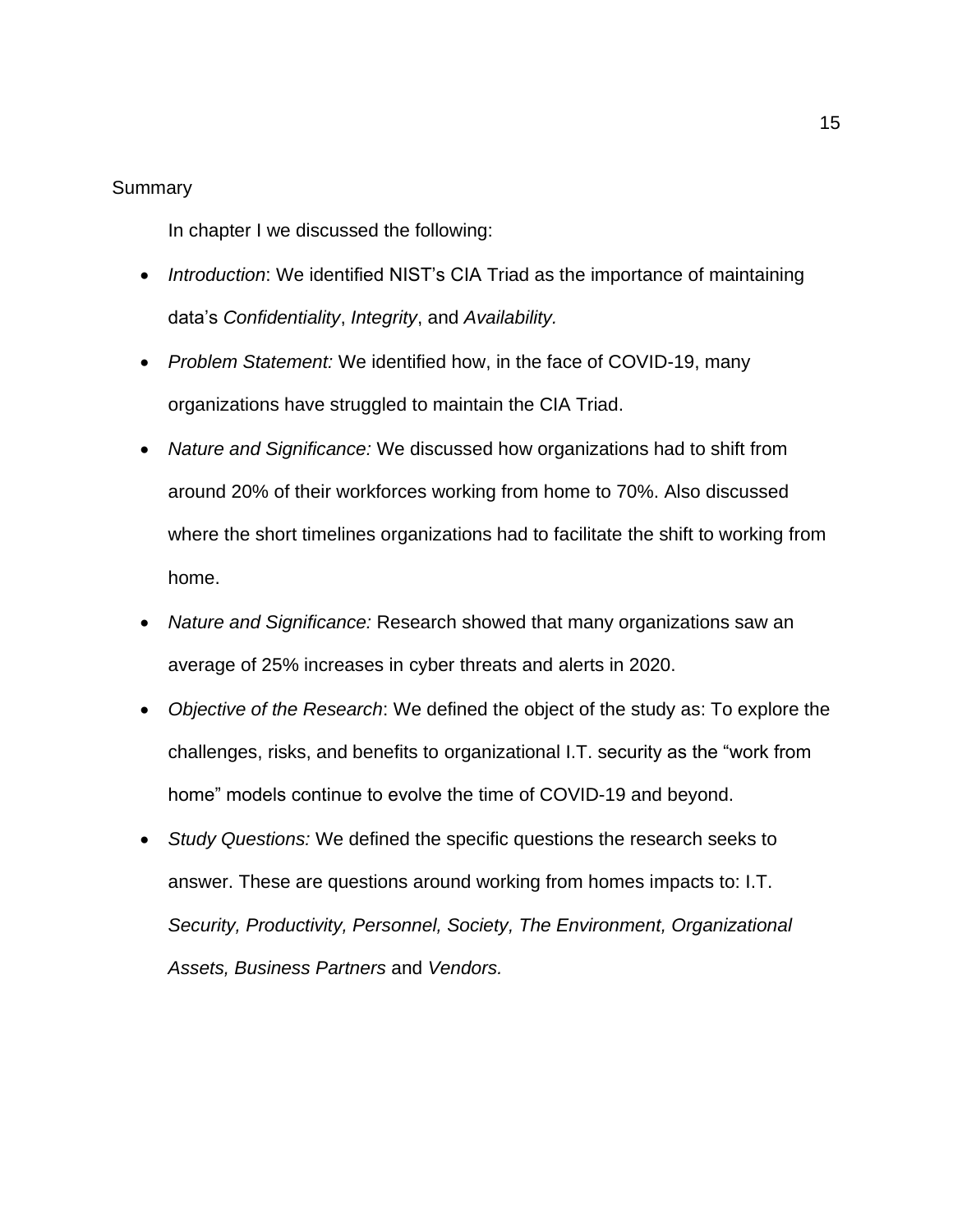## <span id="page-16-1"></span><span id="page-16-0"></span>**Chapter II**: **Areas of concern related to working from home Introduction**

Prior to the COVID-19 pandemic, only the influenza pandemic of 1919, the attack on Pearl Harbor and subsequent entry into World War II, and the 9/11 terrorist attacks had such an immediate impact to the American way of life. However, none of these included such a large shift in how tens of millions of people go about their workday in and day out. With the pandemic, supply chains stopped, public transportation slowed to a crawl, and our personal vehicles sat idle. Commercial real estate capable of housing millions sat empty. Demand for office equipment, printers, electricity, and internet shifted from commercial locations to residences. With the advent of eCommerce years before, society was used to shopping from home, but working from home and schooling our children from home became a new reality many in society were not prepared for.

This chapter will discuss the specific areas that were impacted by tens of millions of people shifting to a model of working from home. It will also discuss the differences in the areas of working from home before and during COVID-19.

#### <span id="page-16-2"></span>**Organizational Impacts**

As soon as organizations began shifting to a work from home model some impacts were clear and immediate, while others took time to realize. In the following section we will look at the risks to organizational security, and the impacts working from home has had on the number of cyber attacks organizations have faced. We will also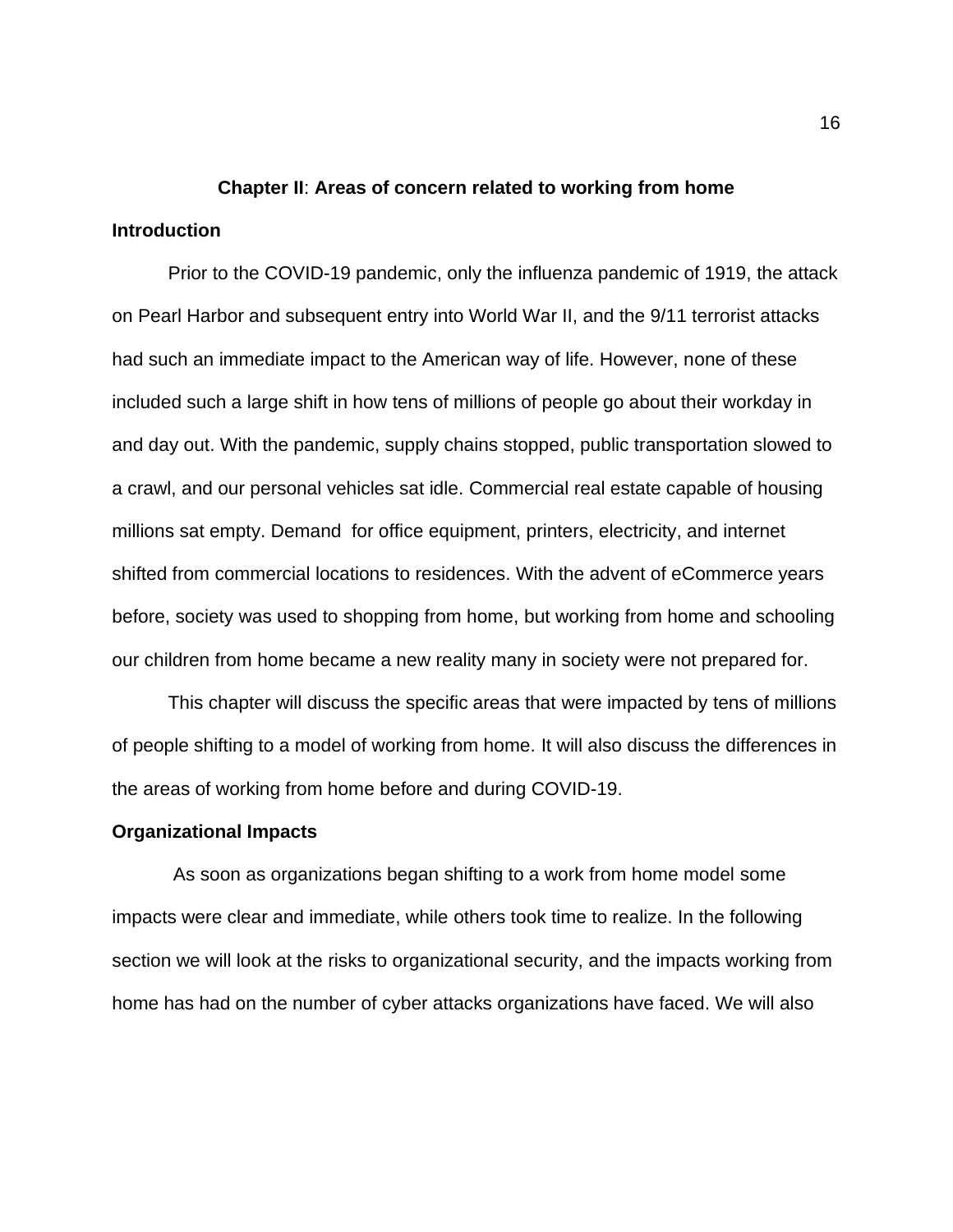discuss how working from home has impacted organizational policies and procedures, as well as overall organizational productivity.

#### <span id="page-17-0"></span>**Risks to Organizational Security**

In 1998 56-kps modems were becoming the standard (Magid, 1998). This meant that anyone with a telephone line could connect one computer to a remote computer and communicate at 56 kilobits per second. Users were able to connect their home computer to a work network at never-before-seen speeds, all without leaving their homes. Reliable connections with consistent speeds allowed working from home to become a reality. As soon as the first users connected to an organizations network from outside the confines of a controlled office building, new risks were introduced to the security of systems and the data stored on them. In the early days of remote work, there were a minimal number of available connections into corporate networks, and a select number of users with the equipment and knowledge to remotely access those systems. As corporate I.T. Infrastructures began connecting to the internet, anyone with an internet connected device could potentially have access to organizational systems and data. With an estimated 4.66 billion active internet users around the globe (Johnson, 2021), the number of people with potential system access has grown exponentially since 1998. When factoring in that *Internet of Things* (or IoT) devices are estimated to number 35 billion in 2021 (Galov, 2021), the number of connections that can be exploited to illegally access systems is much higher. IoT devices are devices that when connect to the internet can either be controlled or can communicate information over the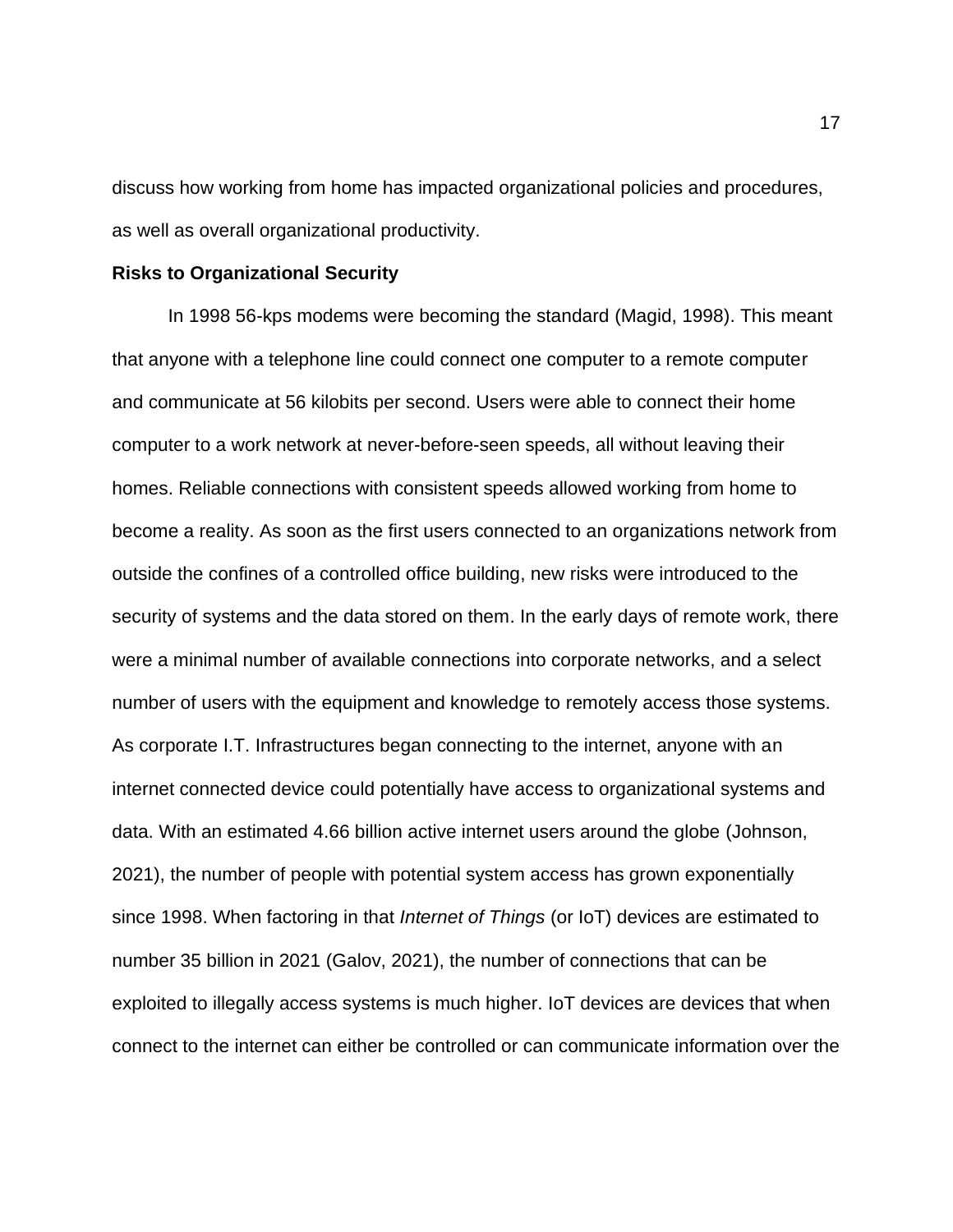internet. Lightbulbs that can be turned on with a cellular phone, sensors that can detect a water leak, and refrigerators that can tell you the weather are all examples of IoT devices. With the average number of IoT devices in U.S. households estimated to be 10 per home in 2020 (Galov, 2021), the number of ways cyber criminals can attempt to connect to user's home network can be substantially higher then when they are working in a controlled office.

## **Figure 5**

*IoT Devices*



*Note.* A representation of Internet of Things (IoT) devices (Bly, 2013)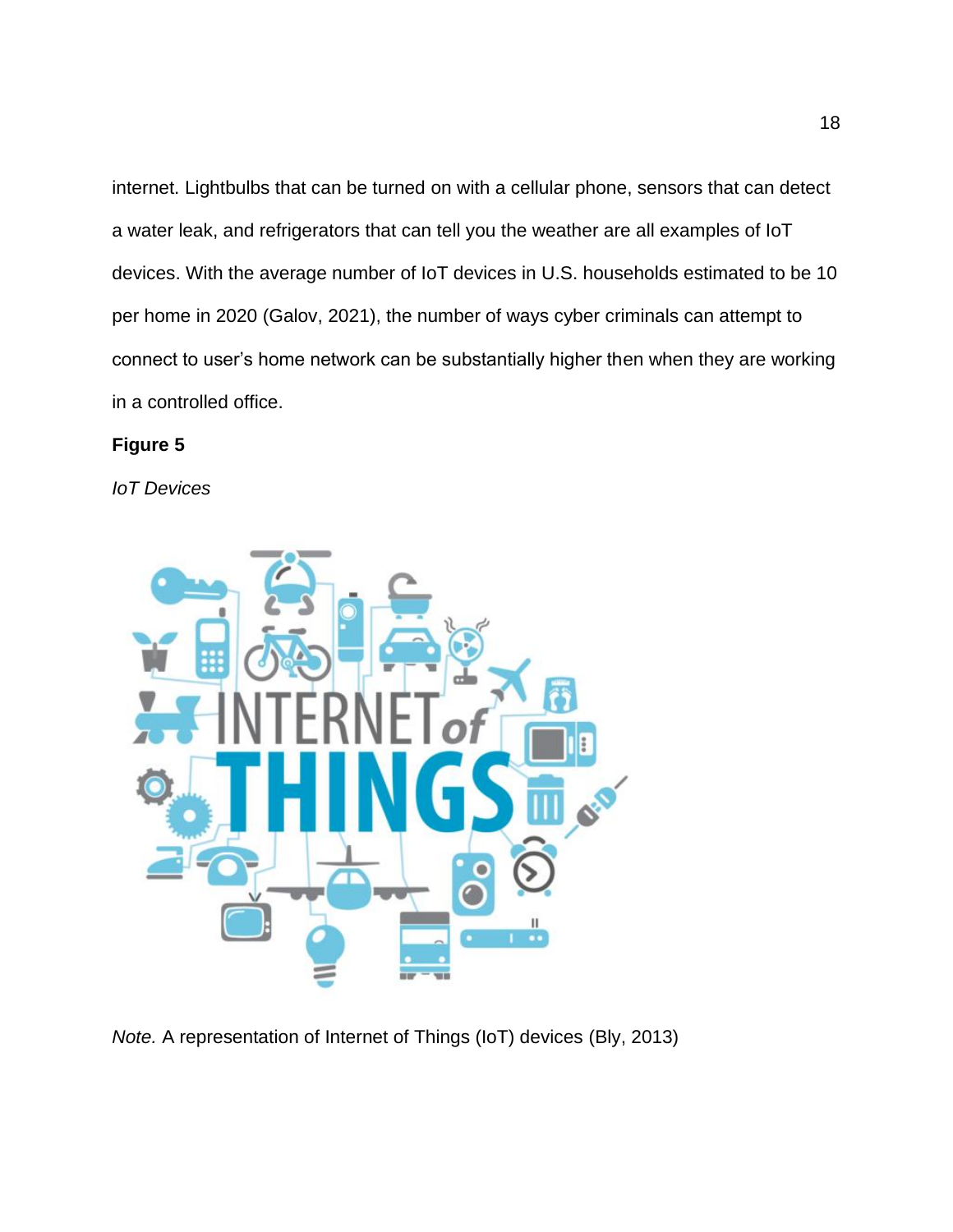#### <span id="page-19-0"></span>**Increased Cyber Attacks within Organizations**

In early 2020, as millions of workers shifted to working from home, organizations scrambled to make the changes necessary to allow workers to remotely connect to their office networks. However, as these capabilities expanded, so did the opportunities for unauthorized users to access networks for malicious reasons. In 2020, depending on the attack type, there were double and triple digit increases in cyber attack activity over previous years. A report from Microsoft (Burt, 2020) shows they blocked 13 billion malicious emails out of which 1 billion had web site addresses set up to lure people to bogus COVID-19 websites.

#### **Figure 6**



*COVID-19 Website encounters*

*Note.* A representation of COVID-19 Website encounters in 2020 (Burt, 2020)

Microsoft also noted a 35% increase in attacks on IOT devices with increases in the complexity of attacks in 2020.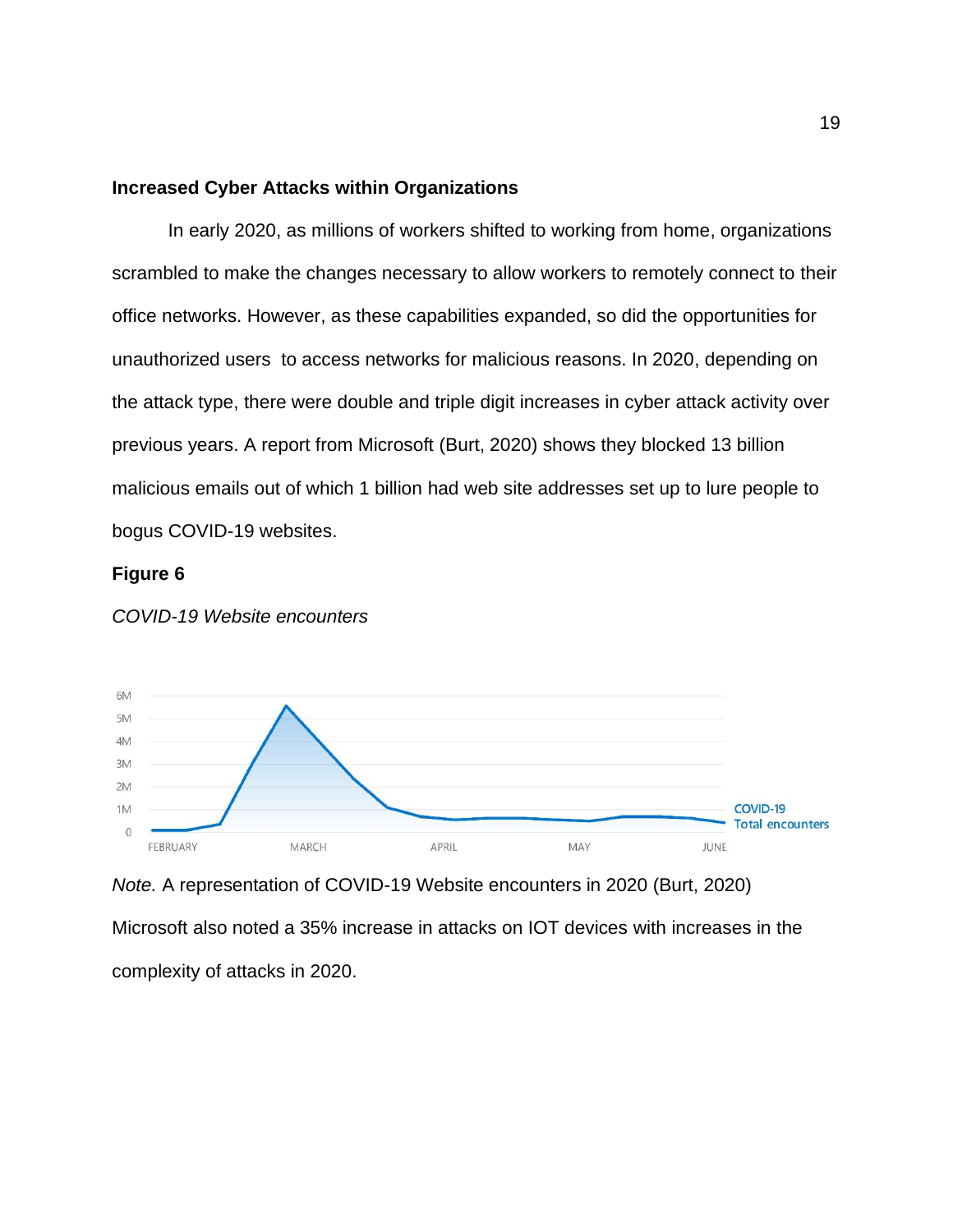#### <span id="page-20-0"></span>**Policy and Process Impacts within Organizations**

As millions of users shifted to working from home, the policies, procedures, and equipment needs were overwhelming. I.T. departments scrambled to get people online all while keeping in mind that NIST's security Triad must be maintained. Under normal circumstances, devices would be configured and issued to users, users would receive training around securely connecting to networks, and remote connections would be continually monitored. With little time to prepare, supply chain shortages impacting equipment availability (Dave, 2020), and pressure to resume operations, tens of millions of users were hastily brought online with outdated equipment, little training, and minimal monitoring capabilities. The immediate impacts of bypassing many of the normal processes and procedures appear to have led to an increase in cyber threats and alerts for many organizations.

#### <span id="page-20-1"></span>**Impacts on Organizational Productivity**

Productivity is of upmost important to any organization. As users shifted to working from home, there were concerns around how productivity would be impacted. A widely cited study conducted by researchers at Stanford University (Bloom et al., 2015) looked at the productivity of call center workers in China from 2010 to 2011. The study's results showed the group of remote workers (working from home) worked 9.2% more minutes per day and took 13% more calls when compared to their counterparts who commuted to the office. Another study from the University of Chicago (Barrero et al., 2021) polled 30,000 U.S. workers inquiring about productivity during COVID-19. The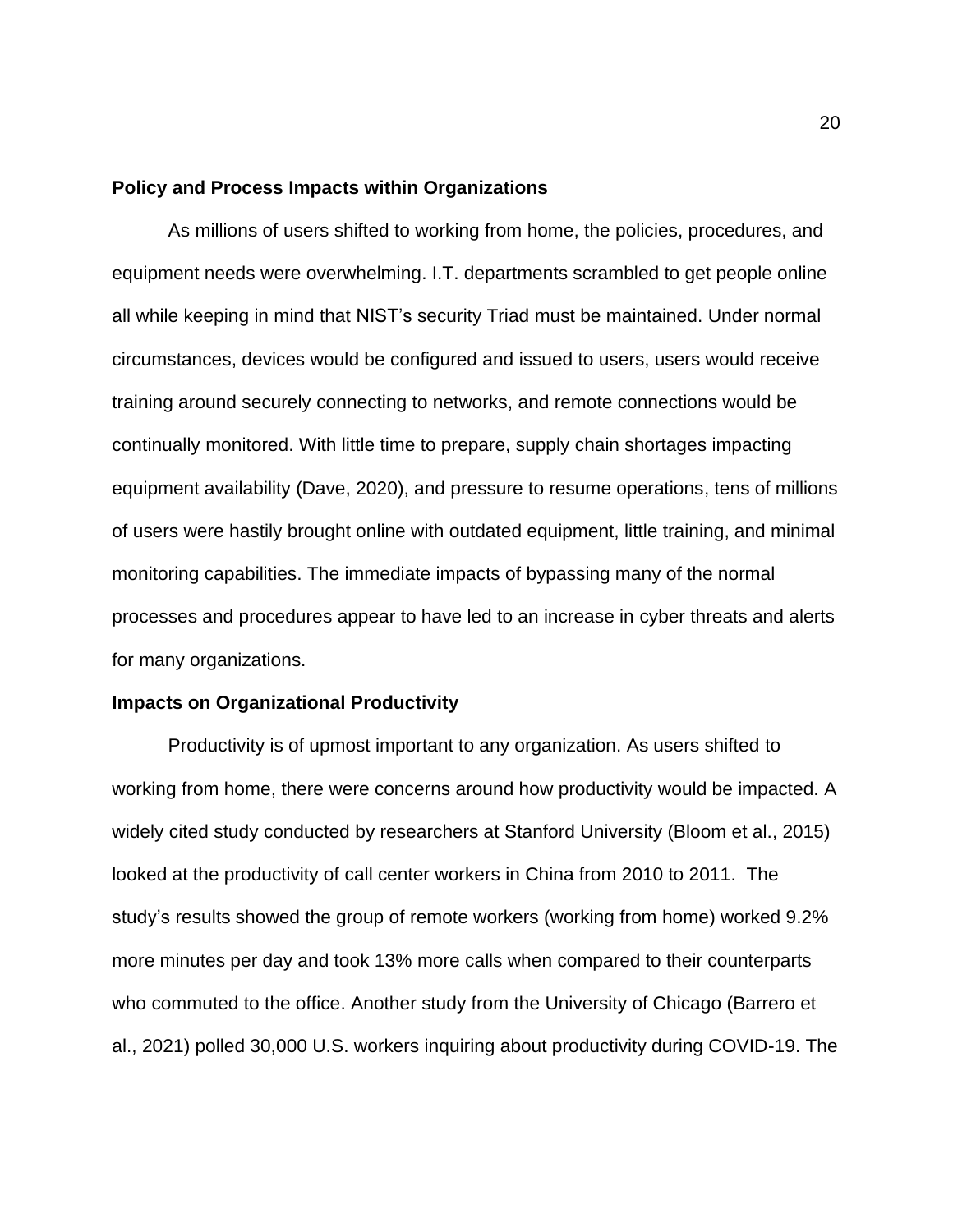responses indicated that working from home one day a week boosts productivity an average of 4.8%. However, another study conducted by the World Economic Forum (Fleming, 2021) shows that due to COVID-19 related disruptions during the day, workers have had to work an average of 1 extra hour in each day to maintain previous levels of productivity. Taking COVID-19 out of the equation, studies show that on average workers working from home are more productive than their counterparts working in an office.

#### <span id="page-21-0"></span>**Impacts on Corporate Assets and Costs**

As workers stopped coming into offices, many of which were in larger urban city centers, the impact to corporate real estate holdings have been dramatic. Per an article from US News (Associated Press, 2021) prior to the pandemic, commercial real estate vacancy rates were between 15% and 16%. Rates have risen to 18.2% and are expected to climb to over 20%. Corporations can, however, also see significant cost savings associated with the maintenance and upkeep of facilities when staff work from home. Several studies, including one from HBF direct, a services consulting company (Companies are Saving Over \$1 Billion a Year by Working From Home, 2021), have shown there can be substantial cost savings when not having to maintain office facilities.

As with other impacts, during 2020 many of these impacts have been dramatic, both negative and positive. Only time will tell which changes are permanent as businesses adapt to evolving operational models going forward.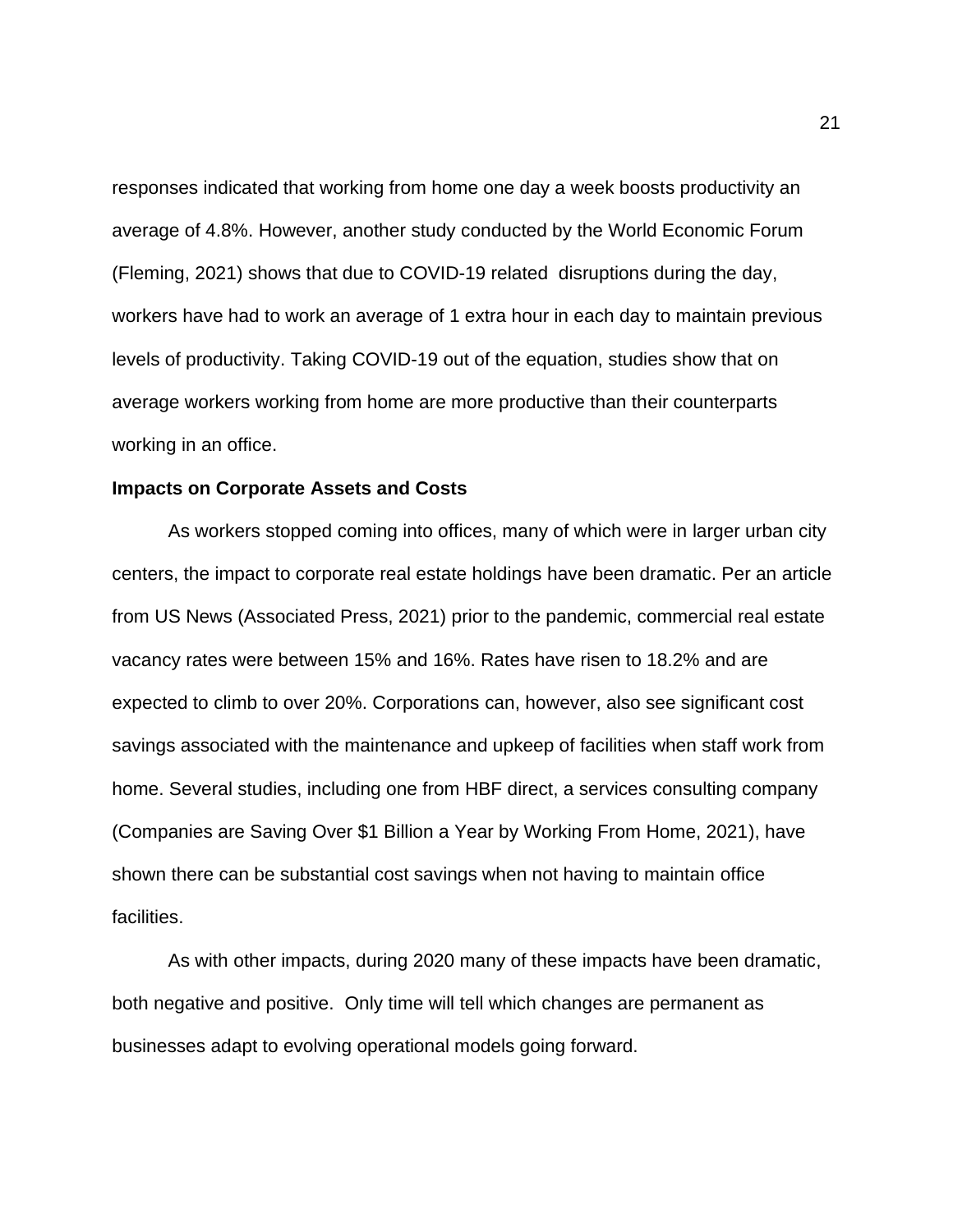#### <span id="page-22-0"></span>**Personnel Impacts**

In this section we will discuss how working from home can impact an organizations biggest asset, it's people. In most organizations people program the machines, bring in the customers, and push the buttons that keep organizations moving forward. Without people most organizations would cease to exist.

#### <span id="page-22-1"></span>**Impacts on Mental and Physical Health of Personnel**

Historically, employees who have chosen to work from home, spend less time commuting, have better work life balance, and show increased rates of morale. As discussed in a Stanford study (Berg, 2019) those working from home have 50% lower attrition rates, take shorter breaks, had fewer sick days, and take fewer days off. There are many studies that show positive impacts of working from home when users have chosen to work remotely. However, what happens when users who do not want to work from home are forced to do so as they were in 2020?

As mentioned earlier, people who like to work from home typically experience better mental and physical health, less stress, and better moral then when they commute to an office. During COVID-19, however, many who were forced home struggled with the idea of being home and not being able to physically interact with coworkers. They found it difficult to separate work and their home life, and many struggled mentally. Under normal, non-COVID-19 circumstances working from home may not be for everyone. With many forced to work from home during COVID-19, mental health issues have become a huge concern over the last 18 months. A journal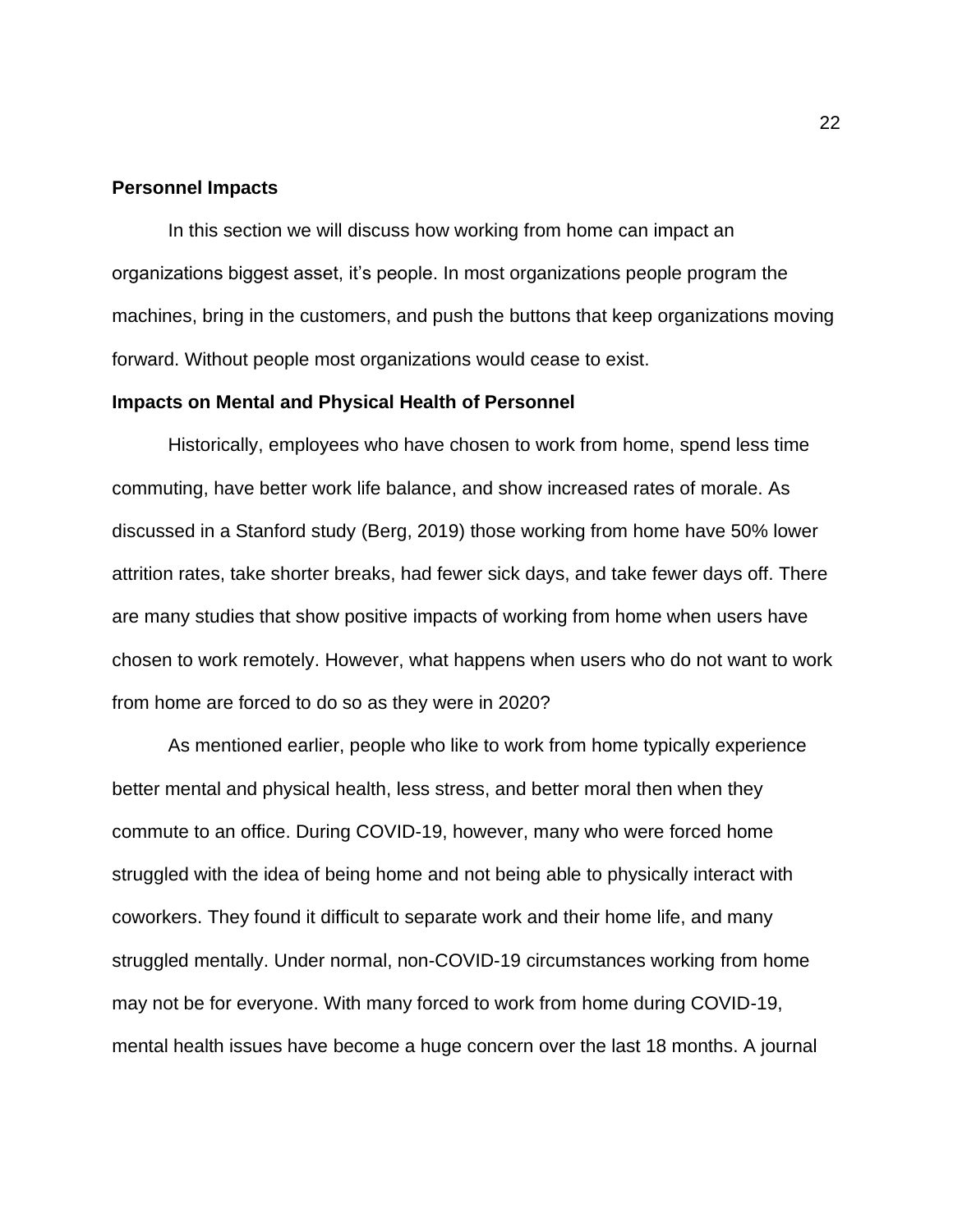article published in the Journal of Occupational and Environmental Medicine (Xiao et al., 2020) found increased instances of decreased overall physical and mental well-being after working from home during the pandemic. The article goes on to discuss stressors such as distractions while working from home, adjusted working hours, as well as issues around where to physically do their work. In short, many have experienced substantial declines in mental and physical health since the start of the COVID-19 pandemic.

#### <span id="page-23-0"></span>**Societal Impacts**

According to the Census Bureau of the United States (Marshall et al., 2021) levels of education, health, and income can drastically impact who can work from home. As more professional, highly educated people work from home, those in society with lower levels of income and education lack the same opportunity. Some fear that as the gap between the groups grow, more professionals could leave the core cities and migrate to rural areas. This could impact urban schools, crime rates, real estate values and government tax bases. As the tax base of these cities decrease, government agencies could lack the funding necessary to keep their cyber security infrastructure at acceptable levels. This is referred to as the "Cybersecurity Poverty Gap" (Hunt, 2019) and is discussed in an article on Nextgov.com. The article also references a 2018 report from the Office of Management and Budget, and the Department of Homeland Security that found that three out of four federal government agencies had cybersecurity programs either considered at risk, or high risk. With many local and state governments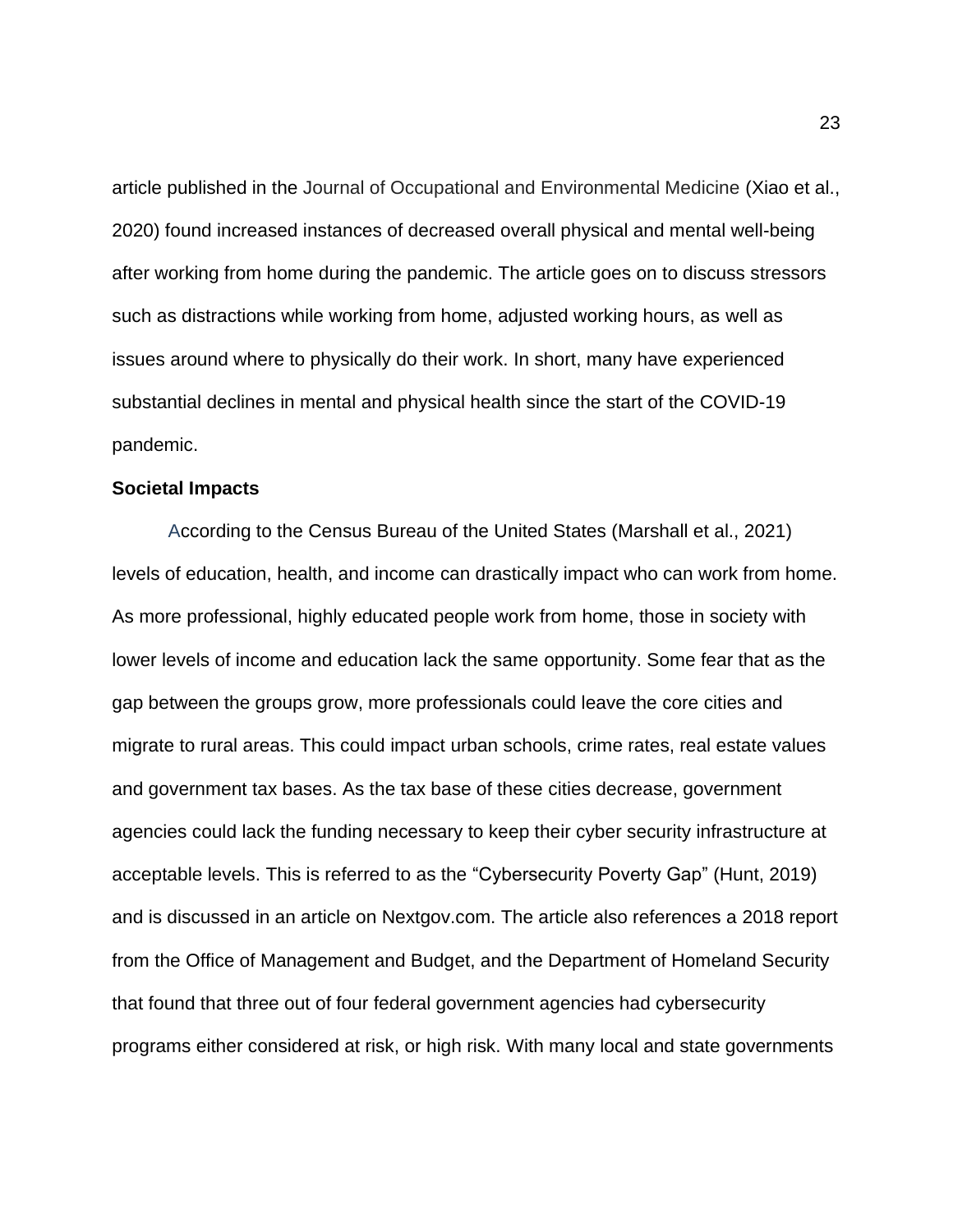at even higher risk, widening socio economic gaps could lead to higher crime and increased risks to I.T. security. As most organizations interact with state, local and federal I.T. systems, these increased risks could ultimately impact their security as well.

#### <span id="page-24-0"></span>**Impacts on the Environment**

The U.S. Department of Transportation showed a total of 213.2 billion vehicle miles traveled on roads and streets in the U.S. in 2020 (May 2020 Traffic Volume Trends, 2020). This represented a decrease of 72.9 billion, or 25.5% from 2019.

### <span id="page-24-1"></span>**Table 2**

*May 2020 Road and Street Traffic Volume Decreases from 2019*

| <b>Region</b>        |      | <b>Total Travel Percentage Change</b> |
|----------------------|------|---------------------------------------|
| <b>North-East</b>    | 26.8 | $-33.4$                               |
| South-Atlantic 47.9  |      | $-26.1$                               |
| <b>North-Central</b> | 46.2 | $-26.3$                               |
| South-Gulf           | 46.0 | $-19.8$                               |
| West                 | 46.3 | $-24.3$                               |

*Note.* A table representing U.S. traffic volume decreases May – 2019 to 2020 Airline travel was also heavily impacted by the COVID-19 pandemic. According to the U.S. Bureau of Transportation Statistics (2021 Memorial Day weekend middle-distance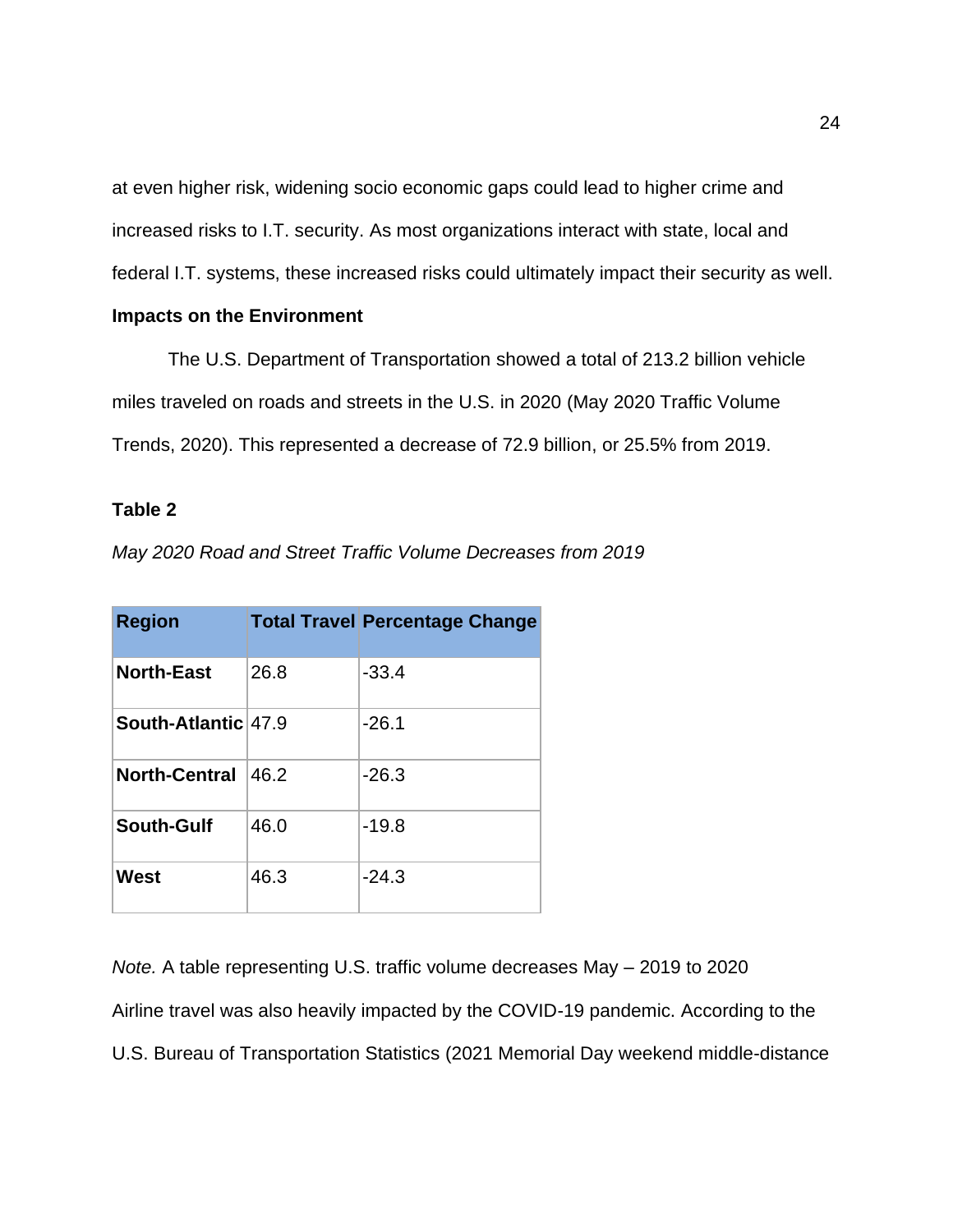travel up from 2019 and 2020, but total trips still down from 2019, 2021) , travel by plane was down substantially during Memorial Day weekend of 2020, the traditional kickoff weekend for summer travel in the U.S. In 2020 travelers took 5.4 billion trips versus 6.9 billion trips in 2019.

2020 reductions in vehicle and airline traffic volume contributed to a 12.9%

decrease in carbon emissions in the United States (Tollefson, 2021) in 2020 versus

2019.

## **Figure 7**

## *Carbon Cuts 2019 to 2020*

## CARBON CUTS

The COVID-19 pandemic took a bite out of  $CO<sub>2</sub>$  emissions in many countries, but trends varied. China saw a minor decrease because its economy recovered after outbreaks in early 2020. The United States tallied the largest reduction, driven by outbreaks lasting throughout the year.



*Note.* A figure representing global carbon emission reductions from 2019 to 2020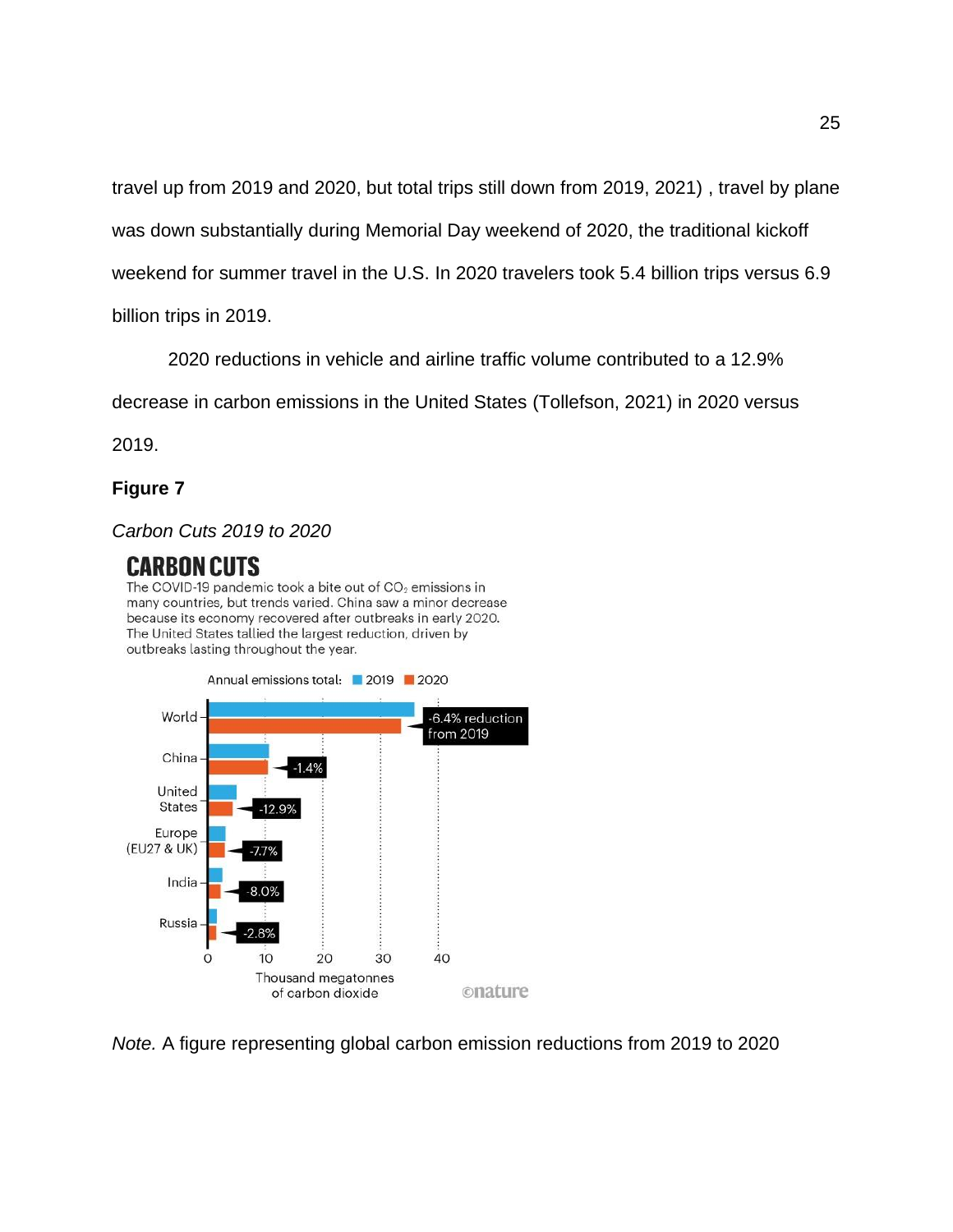However, air traffic volume increased to 6.1 billion trips for Memorial Day weekend of 2021, an increase of 700 million trips over 2020 (2021 Memorial Day weekend middle-distance travel up from 2019 and 2020, but total trips still down from 2019, 2021). While still below the 6.9 billion trips in 2019, it showed a substantial increase over 2020. Likewise, vehicle travel on roads and streets also increased in 2021. In May of 2021 vehicles traveled 273.9 billion vehicle miles versus 213.2 billion in 2020. While still not at the same levels of 2019 (286.4 billion vehicle miles traveled), 2021 saw substantial increases of road and street vehicle traffic over 2020. With these increases in air and land traffic in the U.S. in 2021, there have also been steep increases in emissions. It is estimated that emissions will rise sharply in 2021 (Tollefson, 2021). With many employers delaying returning to the office until 2022 (Browning et al., 2021), and steep increases in emissions forecasted to close out 2021, the improvements in the environment in 2020 seem to have been short lived.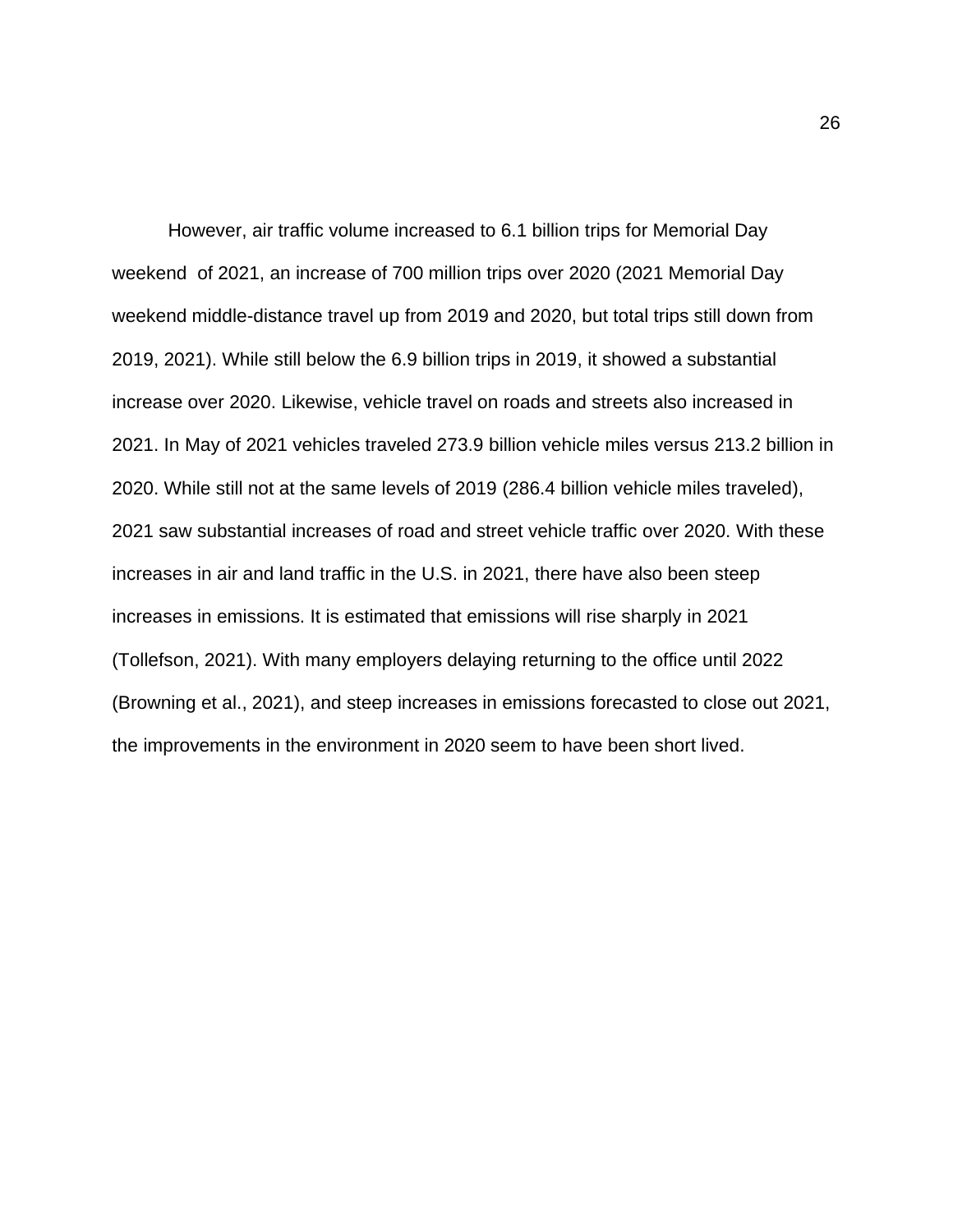## **Figure 8**





<span id="page-27-0"></span>There is little doubt that millions of people no longer commuting to work or sitting in large office buildings would have an impact on utility infrastructure. A report prepared by the International Telecommunications Union from a 2020 roundtable (Economic Impact of COVID-19 on digital infrastructure, 2020) showed that there were dramatic increases in internet usage around the world.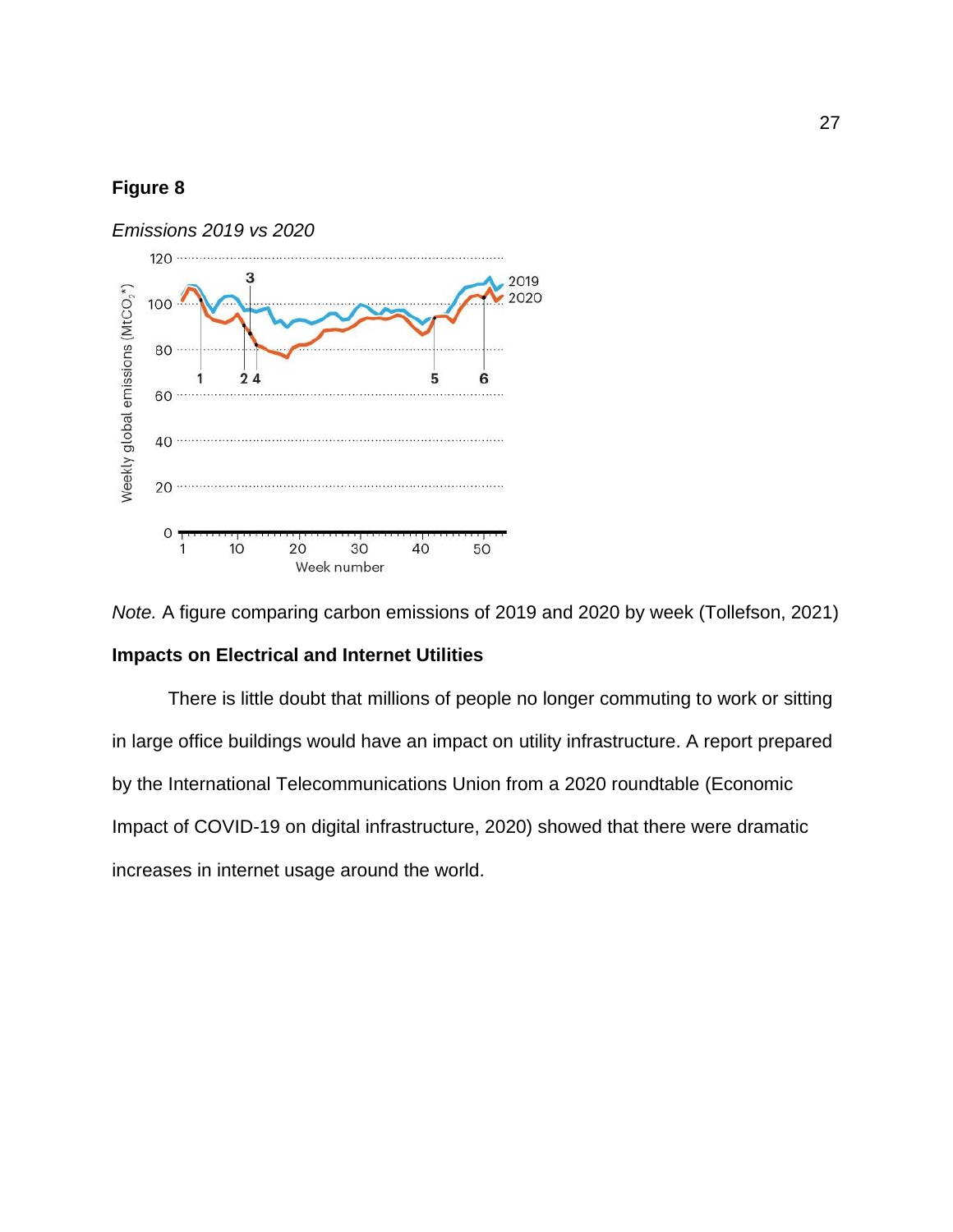## **Figure 9**

| Area                         | <b>Service</b><br>provider       | Area of usage percent increase               | Source                      |
|------------------------------|----------------------------------|----------------------------------------------|-----------------------------|
|                              | AT&T (US)                        | Core network traffic (22%)                   | AT&T                        |
| Telecommunication<br>traffic | <b>British</b><br>Telecom (UK)   | Fixed network traffic (60% on weekdays)      | <b>British Telecom</b>      |
|                              | <b>Telecom Italia</b><br>(Italy) | Internet traffic (70%)                       | Telecom Italia              |
|                              | Vodafone                         | Mobile data traffic in Italy and Spain (30%) | Vodafone                    |
|                              |                                  | Facebook Messenger (50%)                     | Facebook                    |
| Over The Top (OTT)           | Facebook                         | WhatsApp (Overall: 50%; Spain: 76%)          | WhatsApp                    |
|                              |                                  | Video calling (100%)                         | Facebook                    |
|                              | <b>Netflix</b>                   | Subscriber base (9.6% or 16 million)         | <b>Netflix</b>              |
|                              | E-commerce<br>(Mexico)           | Number of Users (8%)                         | Competitive<br>Intelligence |
|                              | Zoom                             | Daily usage (300%)                           | JP Morgan                   |
| Video conferencing           | Cisco Webex                      | Subscribers (33%)                            | Cisco                       |
|                              | Teams (Italy)                    | Monthly users (775%)                         | Microsoft                   |

#### *Internet usage increases in 2020*

## *Note.* A representation of increased internet usage during COVID-19

As large commercial buildings the world over closed, energy consumption, however dropped 6% when compared to 2019 (Jiang et al., 2021). This was the largest shock to energy demand in 70 years, and a fall seven times greater than the 2009 financial crisis.

From an organizational I.T. security standpoint, availability of systems to employees is one of the keys areas of the NIST CIA triad discussed earlier. With 66%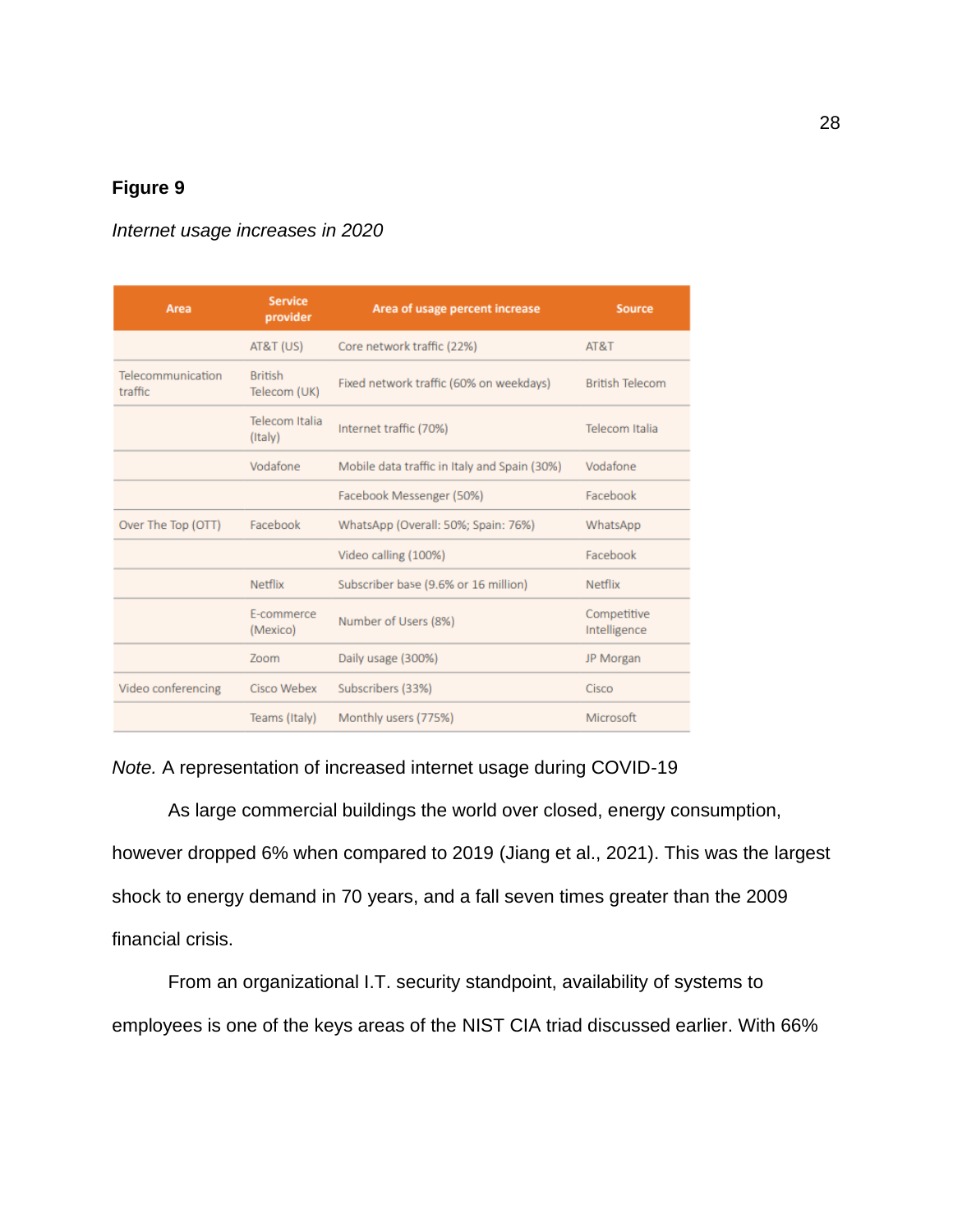increases in internet outages in North America in March of 2020 (Moore, 2020), availability of systems to staff was one of the first obvious negative impacts of working from home.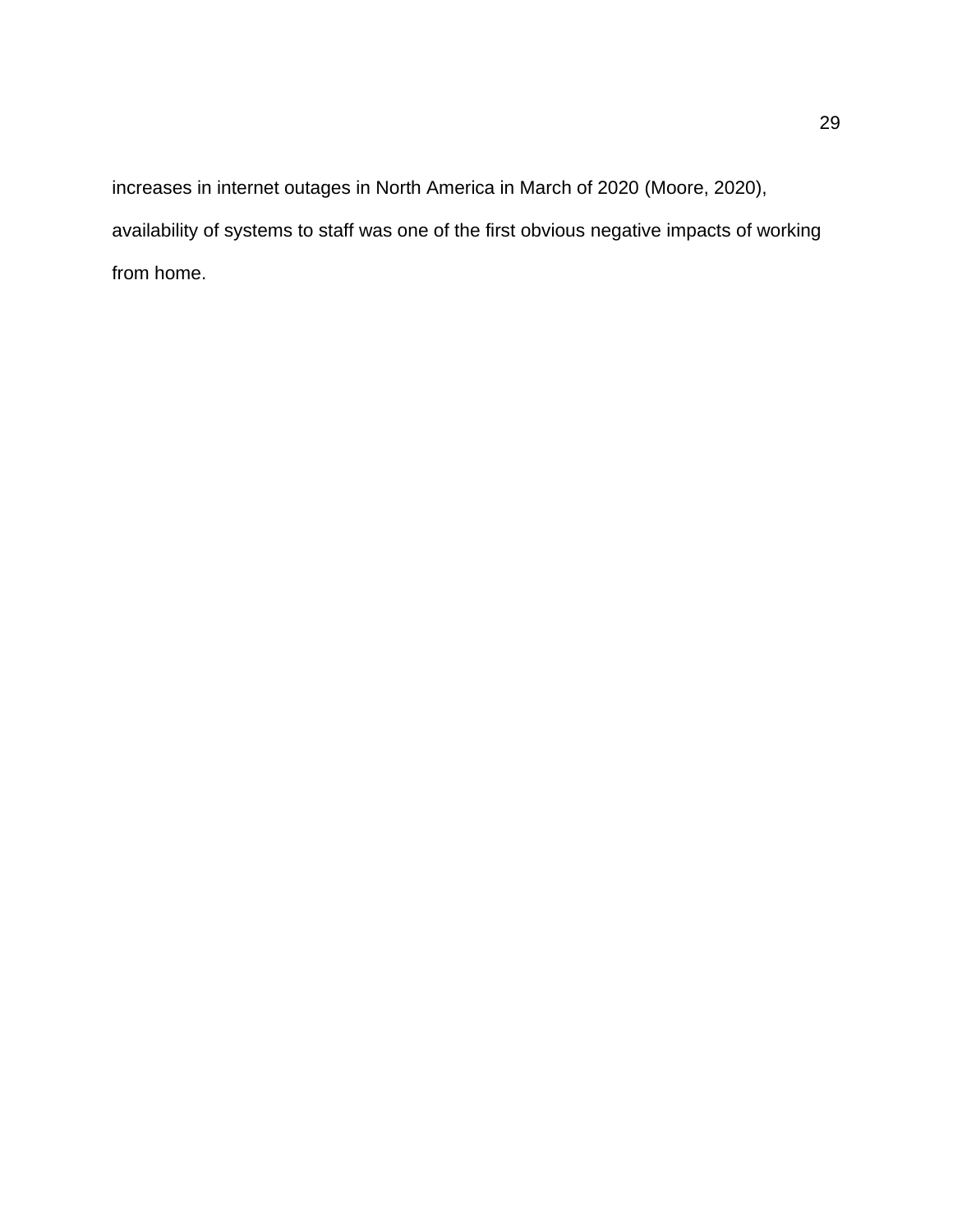#### <span id="page-30-0"></span>**Summary**

In this chapter we discussed the specific impacts that working from home has had on several key areas including:

- *Introduction*: We discussed the scope of the issues to be discussed, historical significance of working from home during COVID-19 and laid out the specific topics we would cover.
- *Risks to Organizational Security:* We discussed the increases in potential risk as the number of ways potential attackers could access organizational systems have increased exponentially as users transition to working from home.
- *Increased Cyber Attacks within Organizations:* We discussed how Microsoft and other organizations have seen increases in attacks, malicious email, and attacks on IoT devices.
- *Policy and Process Impacts within Organizations:* We discussed how changes in policies and processes struggled to keep up with the fast pace of changes during COVID-19.
- *Impacts on Productivity:* We discussed how working from home has had a positive impact on productivity overall. However, many workers have had to work slightly longer hours to offset COVID-19 related distractions.
- *Impacts on Corporate Assets and Costs:* We discussed how working from home has had a positive impact by reducing costs while also having a negative impact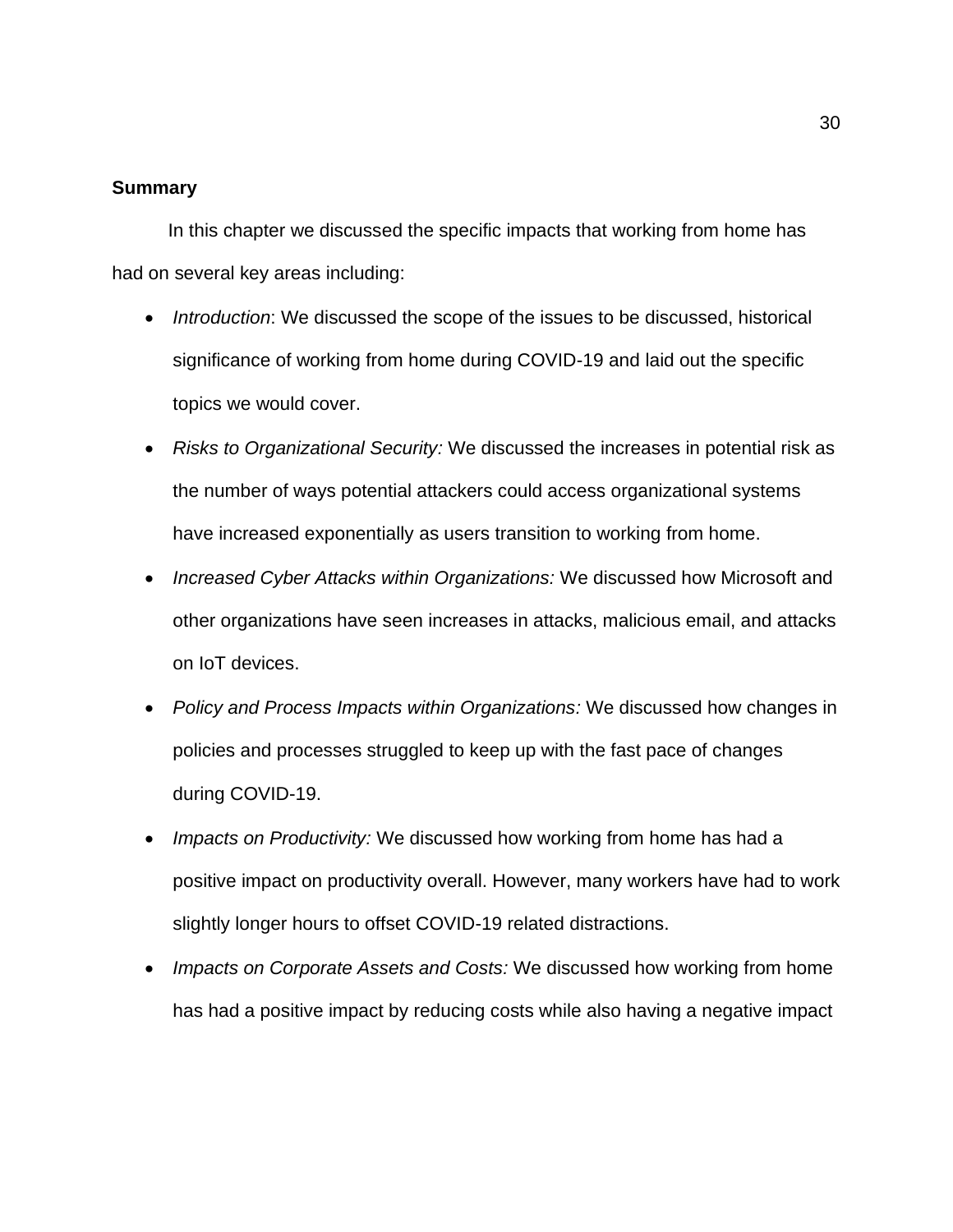on corporate real estate holdings. Only time will tell which impacts will become permanent.

- *Impacts on Mental and Physical Health of Personnel*: We described how prior to COVID-19, personnel working from home experienced enhanced mental and physical health. However, during COVID-19 many in society have struggled with mental and physical health issues.
- *Societal Impacts*: There are potential negative impacts to some parts of society when working from home. As we discussed, many of the impacts could take several years to assess.
- *Environmental Impacts:* The environment saw large decreases in emissions in the opening months of the COVID-19 pandemic. However, as the pandemic progressed into 2021, many of the decreases have been erased with some forecasts showing higher increases in 2022.
- *Impacts on Electrical and Internet Utilities*: We discussed the impacts on electrical and internet infrastructure. Early in the pandemic outages saw increases impacting the availability of organizational I.T. systems.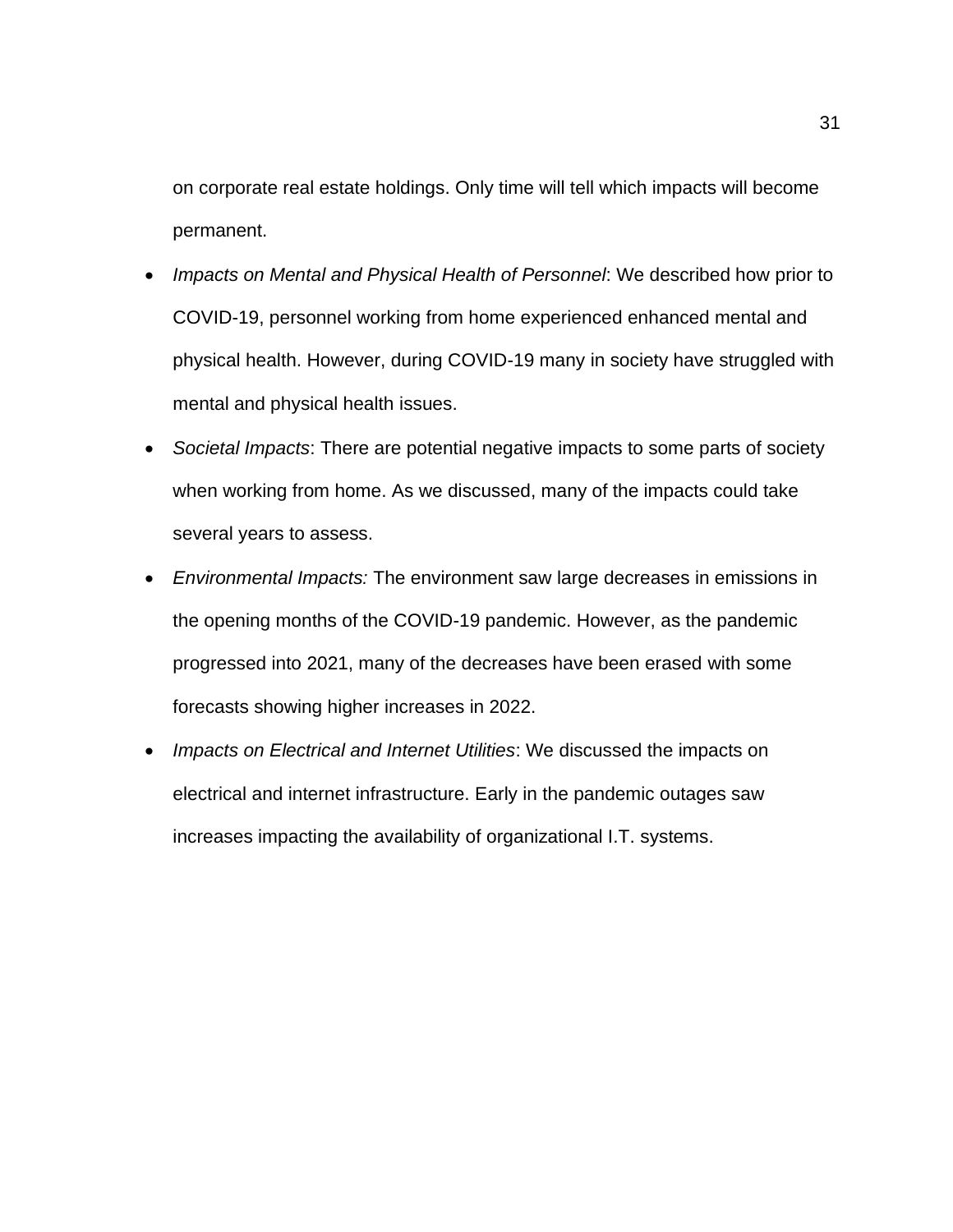#### <span id="page-32-0"></span>**Chapter III**: **Findings**

#### <span id="page-32-1"></span>**Introduction**

This chapter will summarize the overall impacts noted when employees work from home.

#### <span id="page-32-2"></span>**Have the risks to I.T. security increased as staff work from home?**

There have been double and triple digit increases in global cyber attacks over the past 18 months. However, these do not appear to have led to increases in the number of successful data breaches as breaches in 2020 reached their lowest point since 2016, down 14% from 2019 (2020 Data Breach Report, 2020). The increased attacks appear to be COVID-19 pandemic related and focused on Phishing and Malware. According to Cisco, (What Is a Cyberattack?, 2021) Phishing and Malware were two of the most common types of cyberattacks in 2020. NIST defines *Malware* (Computer Security Resrouce Center - Malware, 2021) as "Hardware, firmware, or software that is intentionally included or inserted in a system for a harmful purpose." NIST defines *Phishing* (Computer Security Resource Center - Phishing, 2021) as "A technique for attempting to acquire sensitive data, such as bank account numbers, through a fraudulent solicitation in email or on a web site, in which the perpetrator masquerades as a legitimate business or reputable person." A journal article (Venkatesha et al., 2021) discuss the prevalence of COVID-19 related malware and phishing attacks during the COVID-19 pandemic. They describe an effective Phishing attack as one that can grab the attention of their victim and get them to respond in one form or another. Prior to the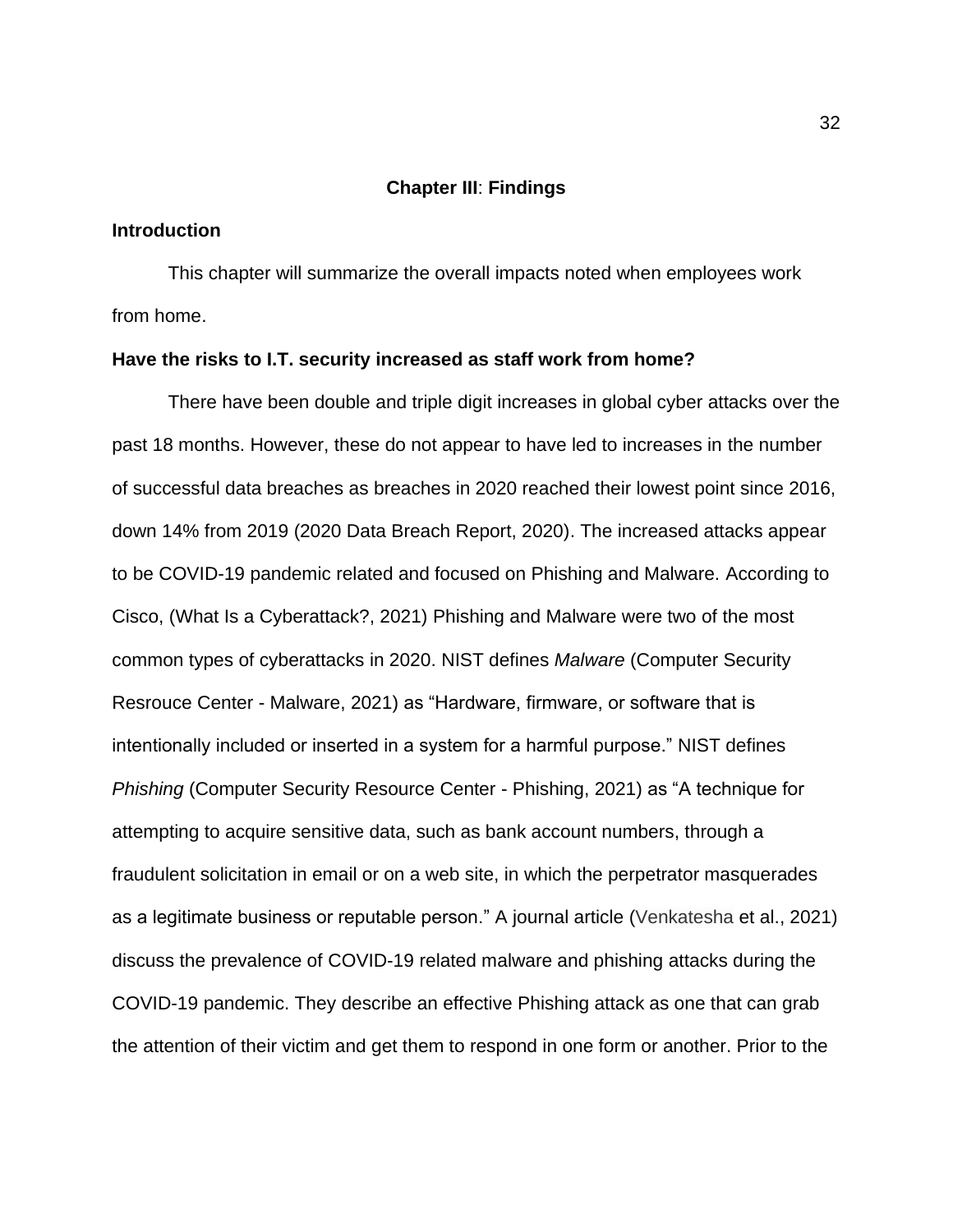COVID-19 pandemic, the average internet user had grown accustomed to seeing the typical phishing attacks promising money, or other items. Looking to exploit the fear and anxiety associated with COVID-19, attackers posed as member of the World Health Organization, the U.S. Centers for Disease Control, and others to perpetrate successful attacks. In a multi university research project (Bitaan et al., 2021) there were 2.2 times more victims of phishing attacks in March and April of 2020 than the average month. The report goes on to discuss a massive increase in new, COVID-19 related domain names being created. In early March of 2020, there were 155 Covid related domain names being registered daily. In late March and into April of 2020 , that number increased to 7,453 new domain names being registered per day. As the shift to work from home was made, an unprecedent number of cyber-attacks were hitting the global population and capitalizing on the fear generated by the pandemic.

#### <span id="page-33-0"></span>**Impacts on personnel**

When considering how working from home impacts I.T. security we must include all the circumstances around our personnel, the single largest risk to our organization's technology infrastructure. The 2015 Stanford study mentioned earlier that looked at working from home in China in 2010 and 2011 (Bloom et al., 2015) will have very different results then a study completed the end of 2020 when the COVID-19 pandemic was at its peak. So too will the study published in April of 2021 (Barrero et al., 2021) showing that the average worker invested 15 hours of time and \$561 in home equipment to facilitate working from home. Once employees have invested time and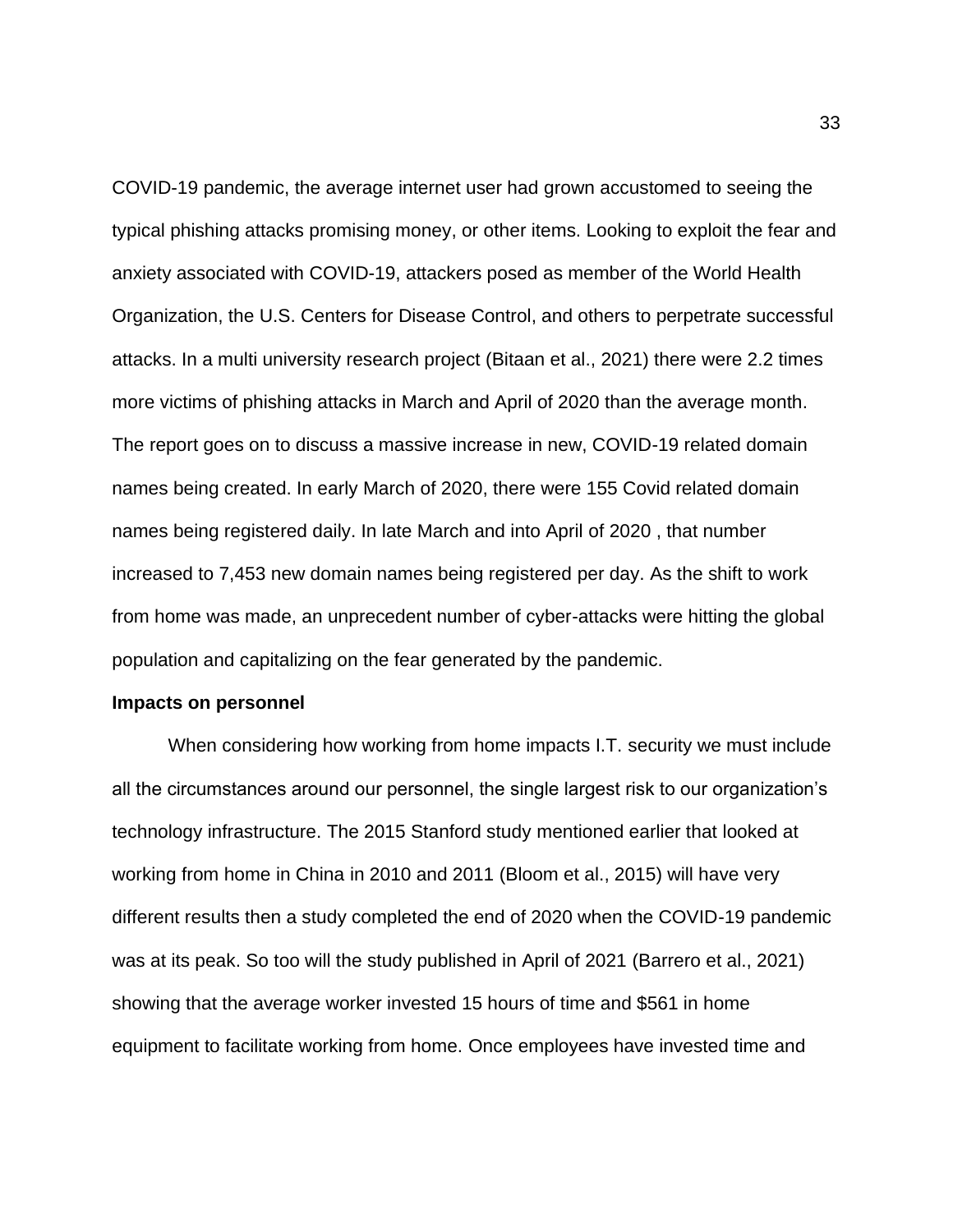money into setting up their workspaces and have settled into working from home, many who felt forced to work from home in 2020, will look to have the shift be permanent in 2022.

#### <span id="page-34-0"></span>**Research Challenges and Limitations**

There were several challenges around finding accurate and consistent information on system breaches and losses of data. Laws such as HIPPA, the Health Insurance Portability and Accountability Act require organizations to disclose breaches of most health data to the United States Department of Health and Human Services. According to the National Conference of State Legislatures, all 50 American states have some form of security breach notification laws (Security Breach Notification Laws, 2021), however, the laws and definitions of what constitutes a breach vary. As do the classifications of breached data, size of companies required to report breaches, etc.

There are two industry respected annual reports on breaches of data in the United States. One of the reports, the *Data Breach Report* generated by the Identity Theft Resource Center is focused on consumer identify theft. The Verizon *Data Breach Investigations Report* is focused on corporate data breaches and security.

• The Identity Theft Resource Center, a nonprofit with many I.T. Security, government, and banking partners generates their annual *Data Breach Report* (2020 Data Breach Report, 2020). They showed 1,108 data breaches in 2020.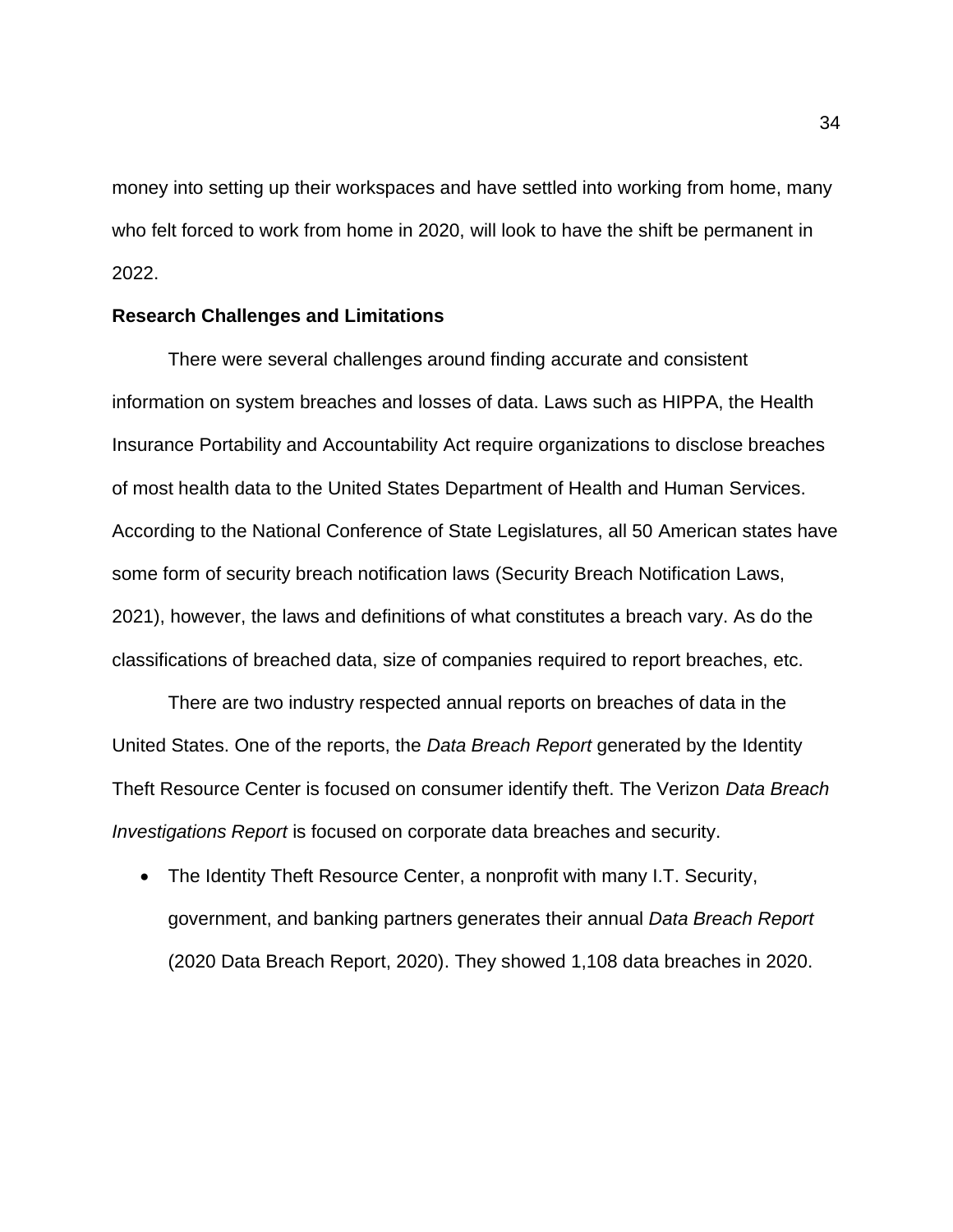• *Data Breach Investigations Report* generated by Verizon (2021 Data Breach Investigations Report, 2021). This report includes full access to dataset's via github.com. Verizon reported 1,037 data breach incidents in small businesses (less than 1,000 employees) and 819 data breach incidents in large business (more than 1,000 employees) in 2020.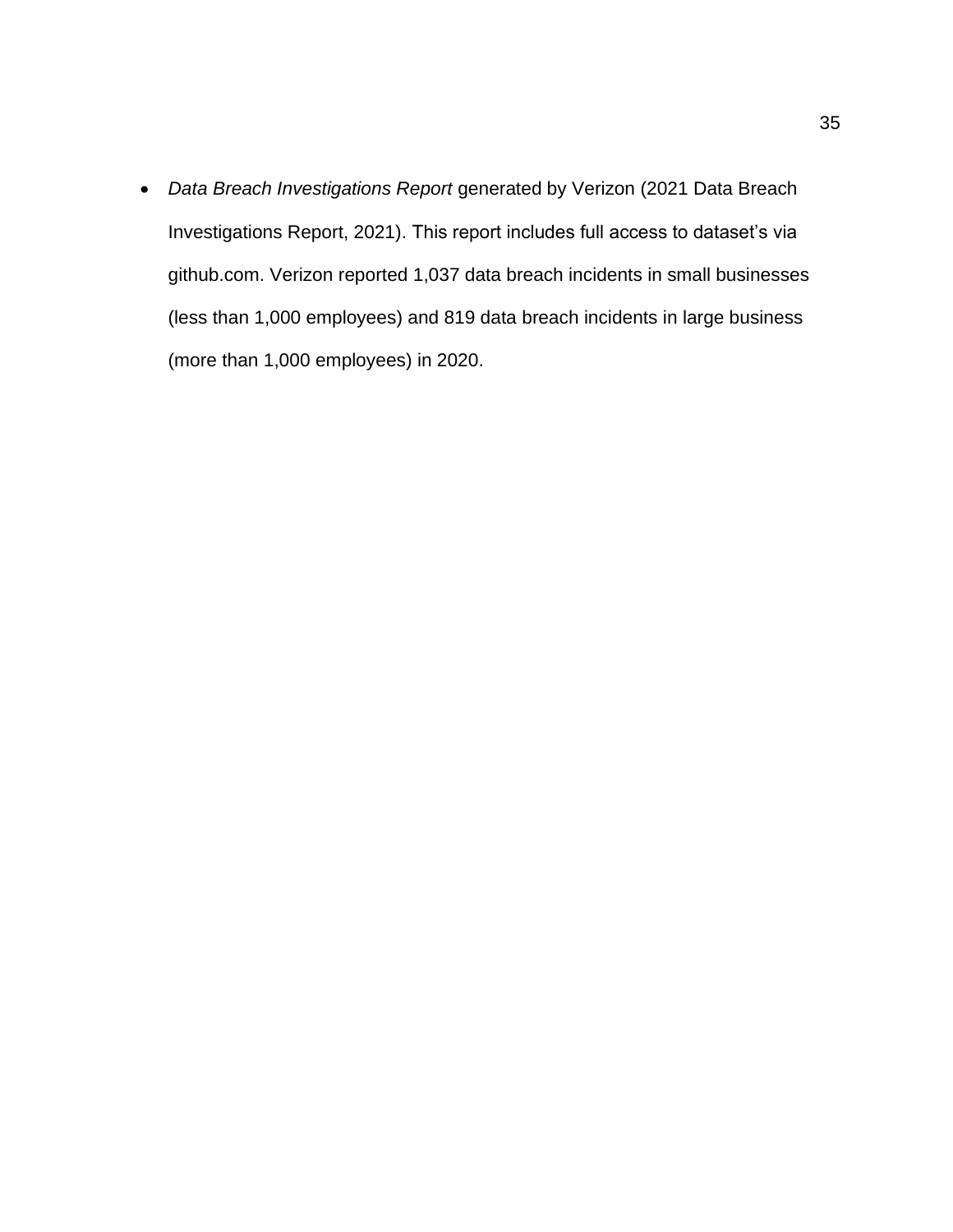#### <span id="page-36-0"></span>**Chapter IV: Conclusion**

Working from home was forced upon many in society starting in May of 2020. As everyone adapted to the challenges facing the world, the health and safety of the global population became the core priority. Organizations needed to continue operating but keeping everyone alive was the single most important item on the global agenda. As operations transitioned to a work from home model, I.T. security became a secondary priority. With the world's population scared for their lives, once diligent employees clicked links sent by cyber criminals, opened fraudulent text messages to "schedule a vaccination", and navigated to fraudulent websites to find more information about COVID-19. Society was scared, careless and focused on ending the pandemic. Cyber criminals seized onto people's fears and attempted to take advantage of the situation.

2020 was a wakeup call in many ways. From the fragile nature of global supply chains to the security of our I.T. infrastructure, the rapid shift in the way people live and work had made an impact. Historically many organizations had underfunded their I.T. security efforts. But going forward, this appears to be changing. Gartner, a leading I.T. research firm, estimates spending on worldwide I.T. security and risk management will exceed \$150 billion in 2021, a 12.4% increase over 2020 (Moore, 2021).

The question remains, does working from home make organizations I.T. infrastructure less secure? Ultimately the answer involves looking at the single common factor between working in an office and working from home: People. According to data released by the UK's Information Commissioners office (Ingham, 2018), 88% of UK data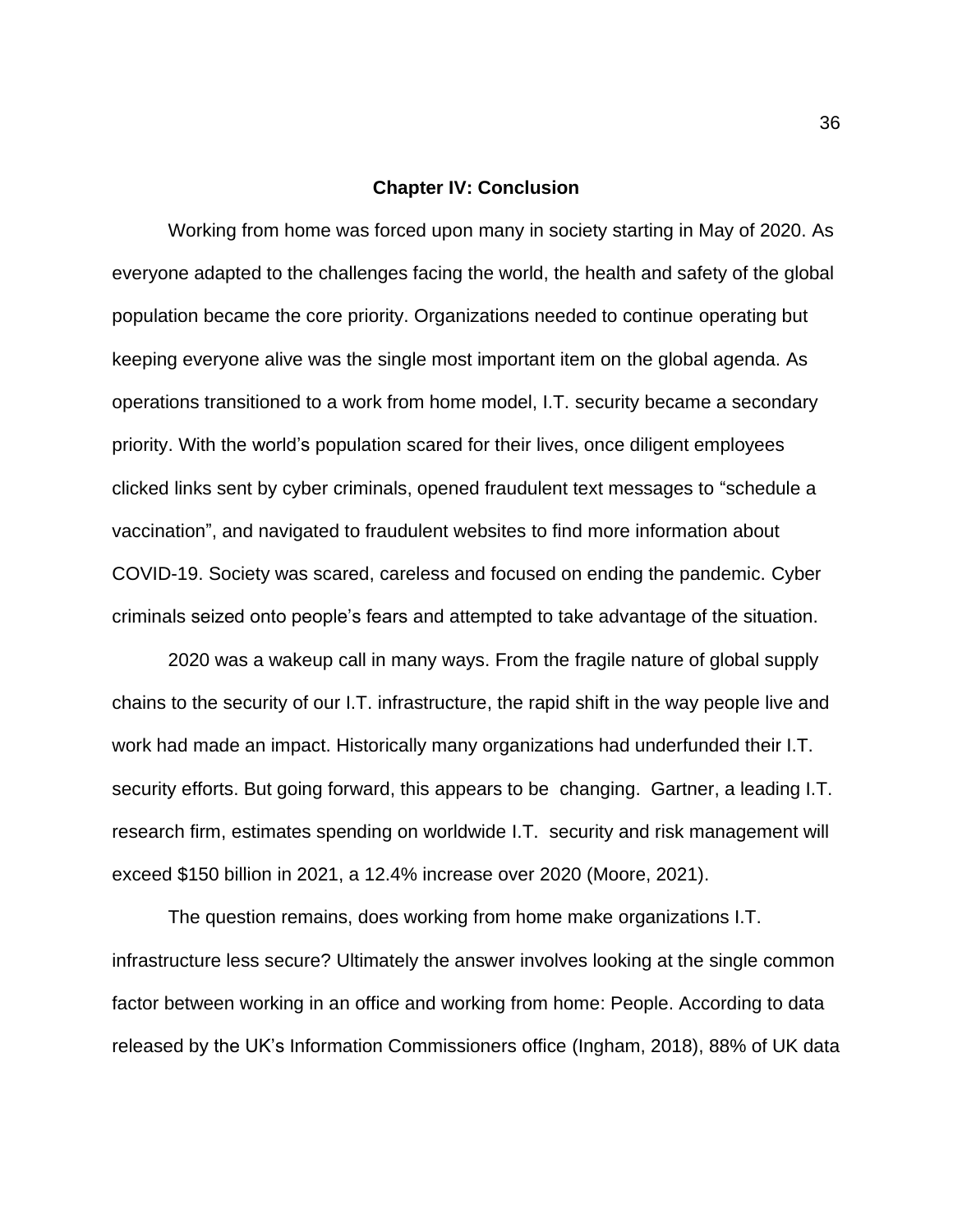breaches were caused by human error. The DBIR report by Verizon (2021 Data Breach Investigations Report, 2021) shows that in the United States, 85% of breaches involved a human element.

## **Figure 10**



Figure 7. Select action varieties (n=4,073)

*Note.* A representation of the % of breaches caused by humans in the UK (Ingham,

2018)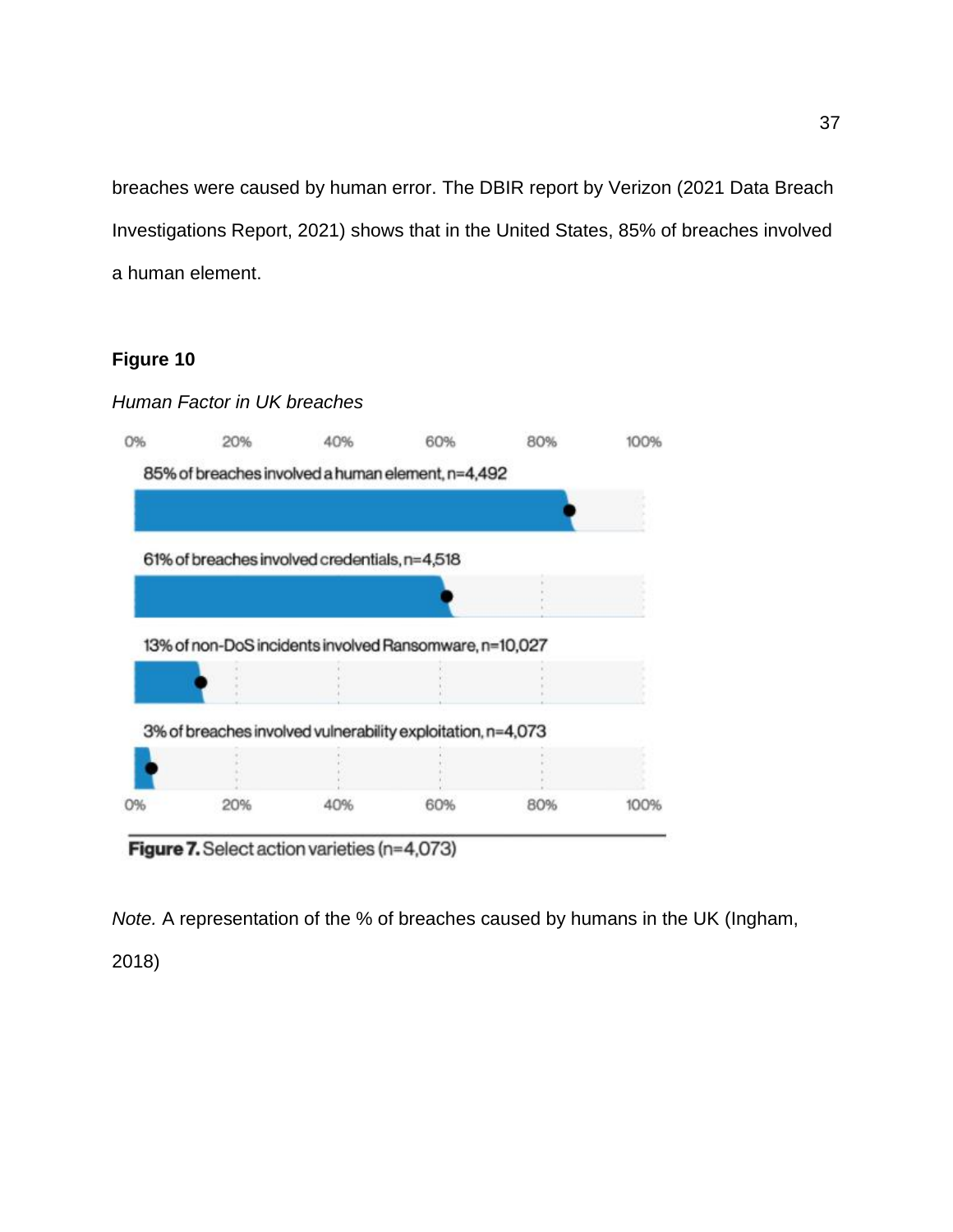Another study conducted by Stanford University Professor Jack Hancock and security firm Tessian (Hancock, 2020) showed that 93% of workers say they were tired and stressed at some point during the week in 2020. When you consider the percentage of human issues around cyber attacks and the physiological impacts of COVID-19 over the last 18 months, the stresses the general populace have been under cannot be overstated.

#### <span id="page-38-0"></span>**Closing**

Research found little data tying working from home to any documented security breaches. Human mistakes continue to be the biggest threat to global I.T. security. With the potential benefits of working from home to productivity, employee attrition rates, and operational costs exceeding the risk to I.T. security, many may continue to work from home even as the COVID-19 pandemic subsides. However, as more staff work from home, cyber criminals will place more emphasis on attacking home devices, specifically IoT devices and home networking equipment. Continued research around security impacts of home office environments and equipment must continue to grow. Employee education and security policy updates must evolve to keep pace with the working environments, risks, and equipment associated with any organization's I.T. infrastructure. This must also include employee home office environments.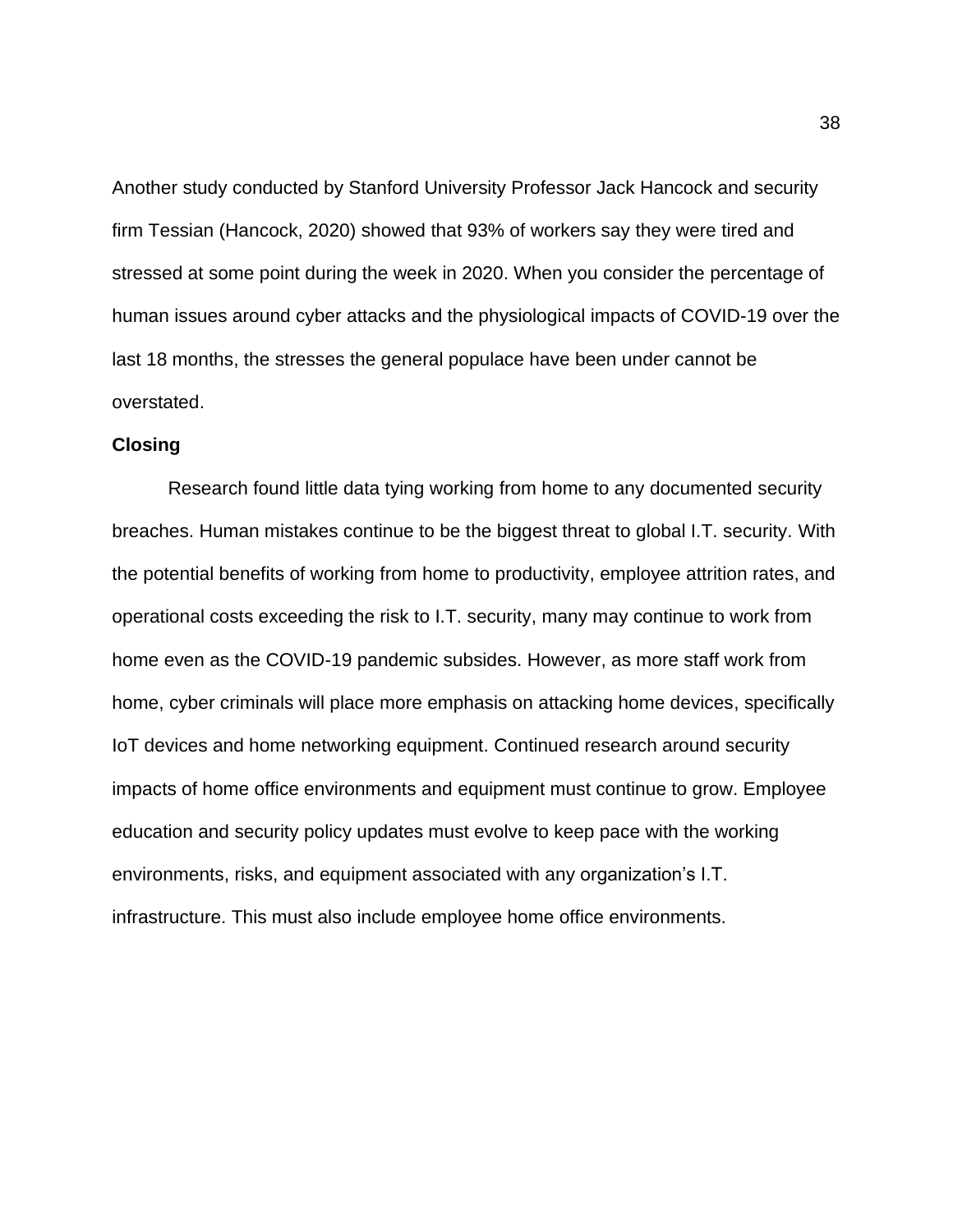### <span id="page-39-0"></span>**Definition of Terms**

- **COVID-19 Pandemic:** In late 2019 a viral pandemic circled the planet and impacted daily life for the global population.
- **Information Technology**: Called I.T. going forward, is any system used to store, retrieve, or transmit information. This can include computers, cellular phones, networks and more.
- **NIST:** The National Institute of Standards and Technology is the organization that sets technology standards for the United States Government. Many organizations follow NIST Information Technology standards as best practices.
- **CIA Triad:** The CIA Triad is a NIST standard. It stands for Confidentiality, Integrity, and availability. The goal of any
- **Cyber threats and alerts:** Any threat to I.T. and an accompanying notification (alert) in systems designed to identify incoming cyber threats.
- **Work from home:** Working from home is when organizational staff work out of their home as opposed to working in an organizational office.
- **Remote workers:** Any worker who is working from somewhere other than a traditional, access controlled on premise corporate or organizational office space.
- **kilobits per second:** A measure of the speed of transferring data. In 1998 56 kbps was considered high speed. Home internet speeds in 2021 exceed 100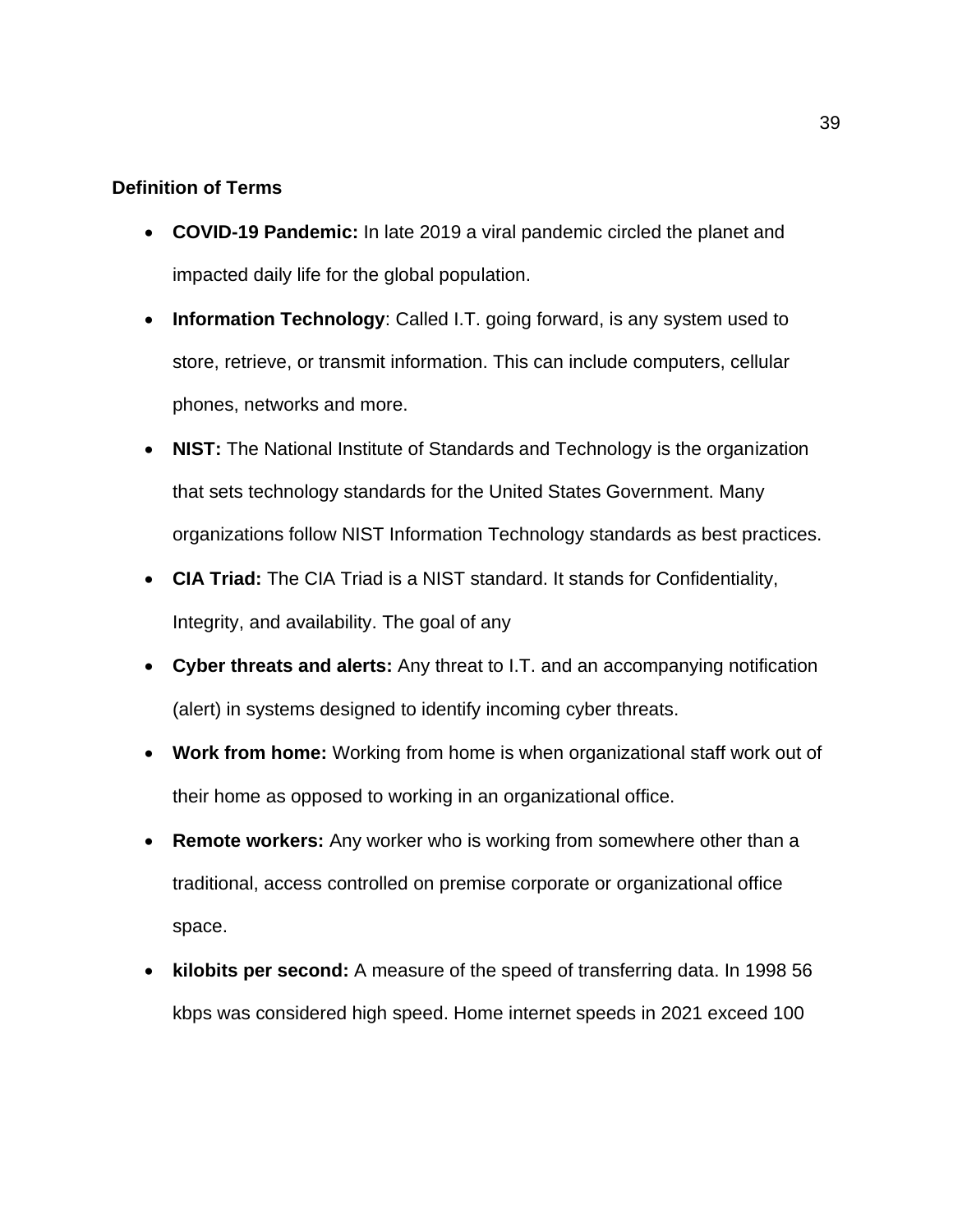megabits per second. There are 1000 kilobits in 1 megabit, so todays speeds are significantly higher.

- **Internet of Things devices:** Called IoT are devices that when connect to the internet can either be controlled or can communicate information over the internet. "Smart" devices (TV's, thermostats, and lights) are examples.
- **Breach:** The unauthorized transfer of information from an information system.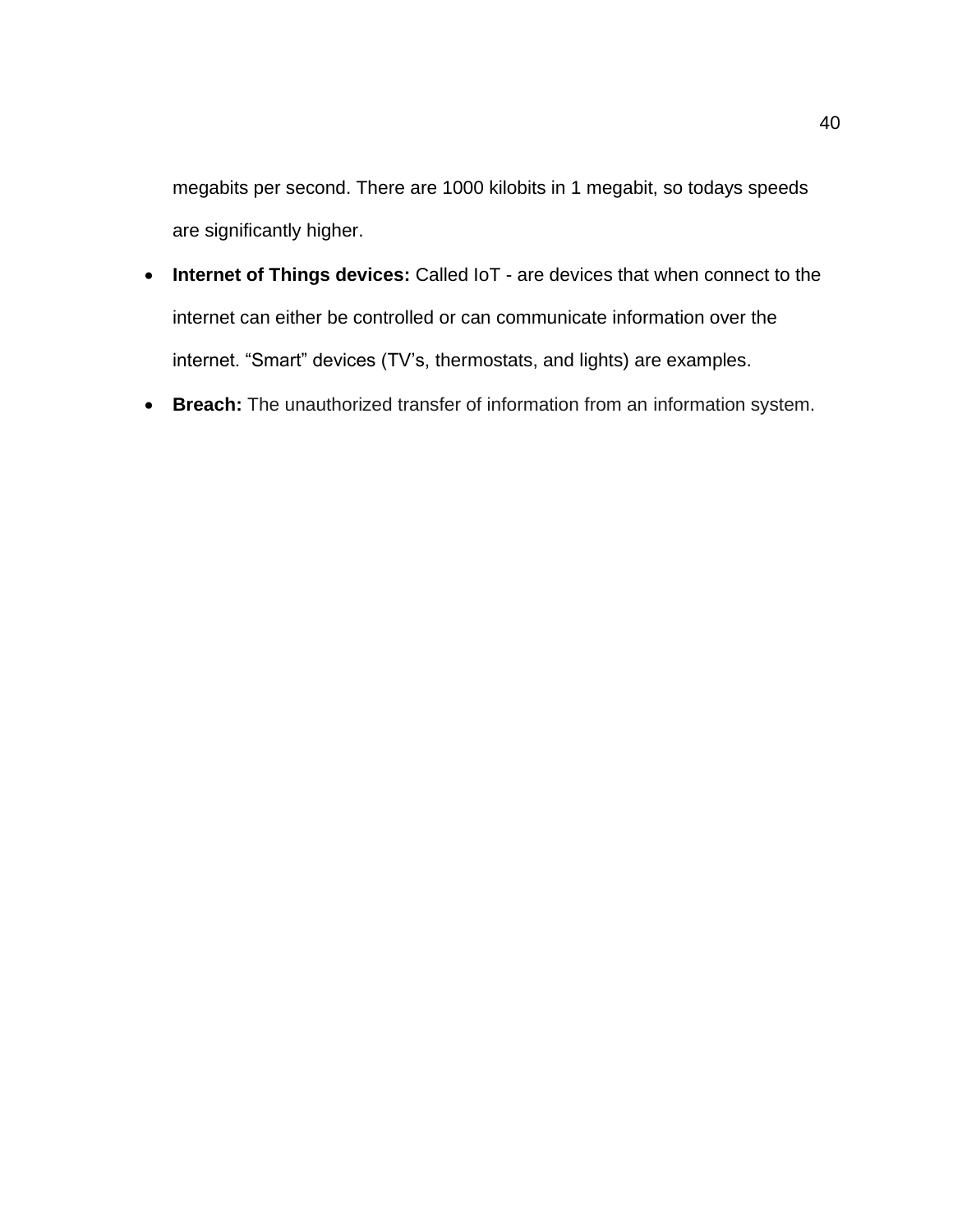#### **References**

- <span id="page-41-0"></span>*2020 Data Breach Report.* (2020). ID Theft Center. Retrieved October 1, 2021, from https://notified.idtheftcenter.org/s/2020-data-breach-report
- *2021 Data Breach Investigations Report* (2021). Verizon. Retrieved October 10, 2021, https://www.verizon.com/business/resources/reports/dbir/
- *2021 Memorial Day weekend middle-distance travel up from 2019 and 2020, but total trips still down from 2019.* (2021, June 17). Bureau of Transortation Statistics. Retrieved from https://www.bts.gov/data-spotlight/2021-memorial-day-weekendmiddle-distance-travel-2019-and-2020-total-trips-still
- America Counts Staff. (2021, August 25). *Minnesota's Population at 5,706,494 in 2020, Up 7.6% Since 2010.* Census.gov. Retrieved September 19, 2021, from https://www.census.gov/library/stories/state-by-state/minnesota-populationchange-between-census-decade.html
- Associated Press. (2021, April 8). *Pandemic Impact May Weigh on Commercial Real Estate Recovery.* USNews. Retrieved October 17, 2021, from https://www.usnews.com/news/business/articles/2021-04-08/pandemic-impactmay-weigh-on-commercial-real-estate-recovery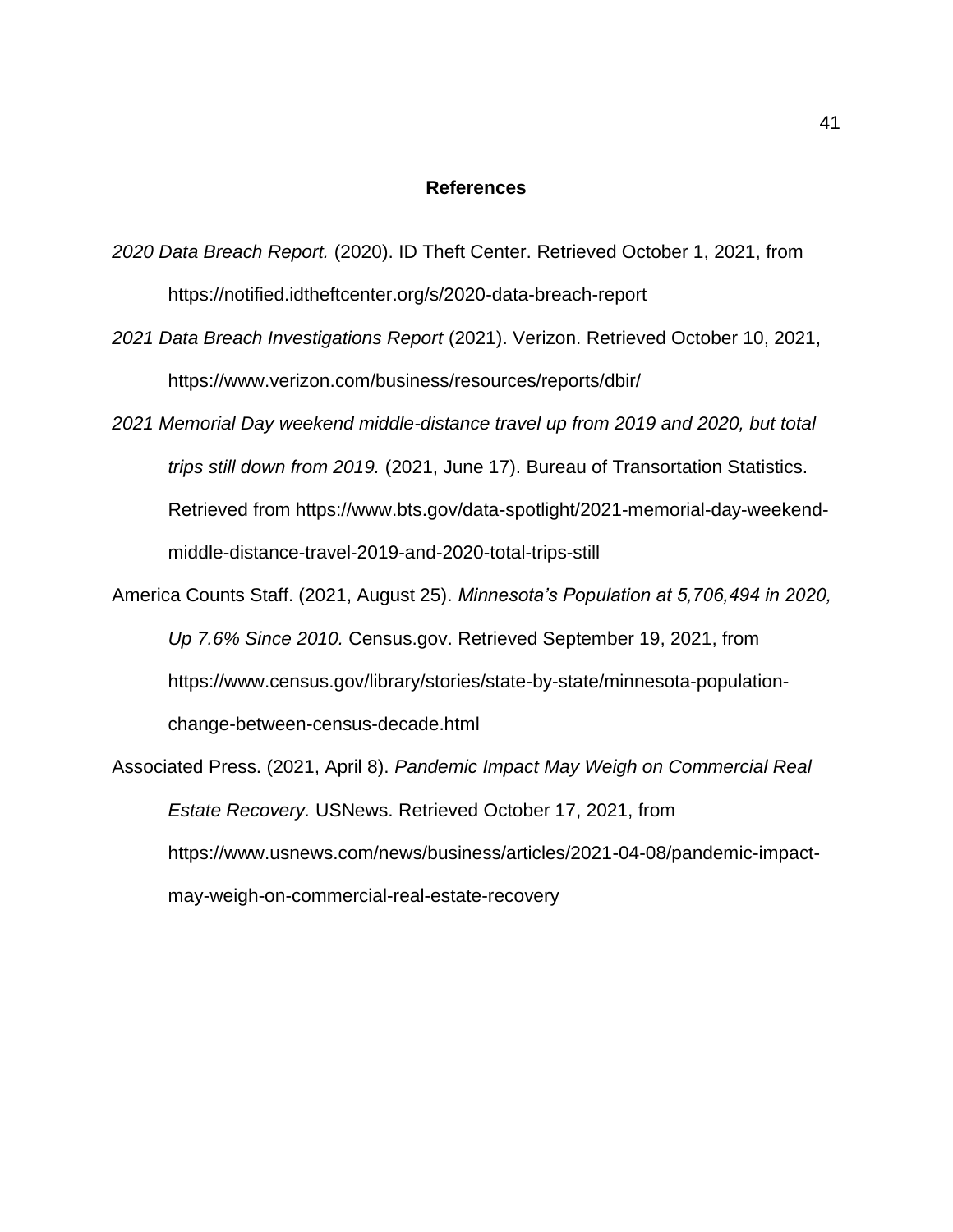- Barrero, J. M., Bloom, N., & Davis, S. J. (2021, April). *Why Working From Home Will Stick* (Working Paper No. 2020-174)*.* Retrieved from the University of Chicago, Becker Freidman Institute: https://bfi.uchicago.edu/wpcontent/uploads/2020/12/BFI\_WP\_2020174.pdf
- Berg, A. (2019, January 18). *A Stanford University study debunks misconceptions about working remotely*. Solidariteit. Retrieved October 10, 2021, from https://jouwerk.solidariteit.co.za/en/a-stanford-university-study-debunksmisconceptions-about-working-remotely/
- Bitaan, M., Cho, H., Oest, A., Zhang, P., Sun, Z., Pourmohamad, R., . . . Ahn, G.-J. (n.d.). *Scam Pandemic: How Attackers Exploit Public Fear through Phishing.* Retrieved October 19, 2021, from ftc.gov: https://www.ftc.gov/system/files/documents/public\_events/1582978/scam\_pande mic how attackers exploit public fear through phishing.pdf
- Bloom, N., Liang, J., Roberts, J., & Ying, Z. (2015). The Quarterly Journal of Economics: Volume 130, issue 1. *Does Working from Home Work? Evidence from a Chinese Experiment*, 165–218. https://doi.org/https://doi.org/10.1093/qje/qju032
- Bly, J. (2013, December 27). *Connected Devices Accelrate the Needfor IPv6 in the Internet of Things.* Arin.net. Retrieved October 21, 2021, from https://www.arin.net/blog/2013/12/27/connected-devices-accelerate-the-need-foripv6-in-the-internet-of-things/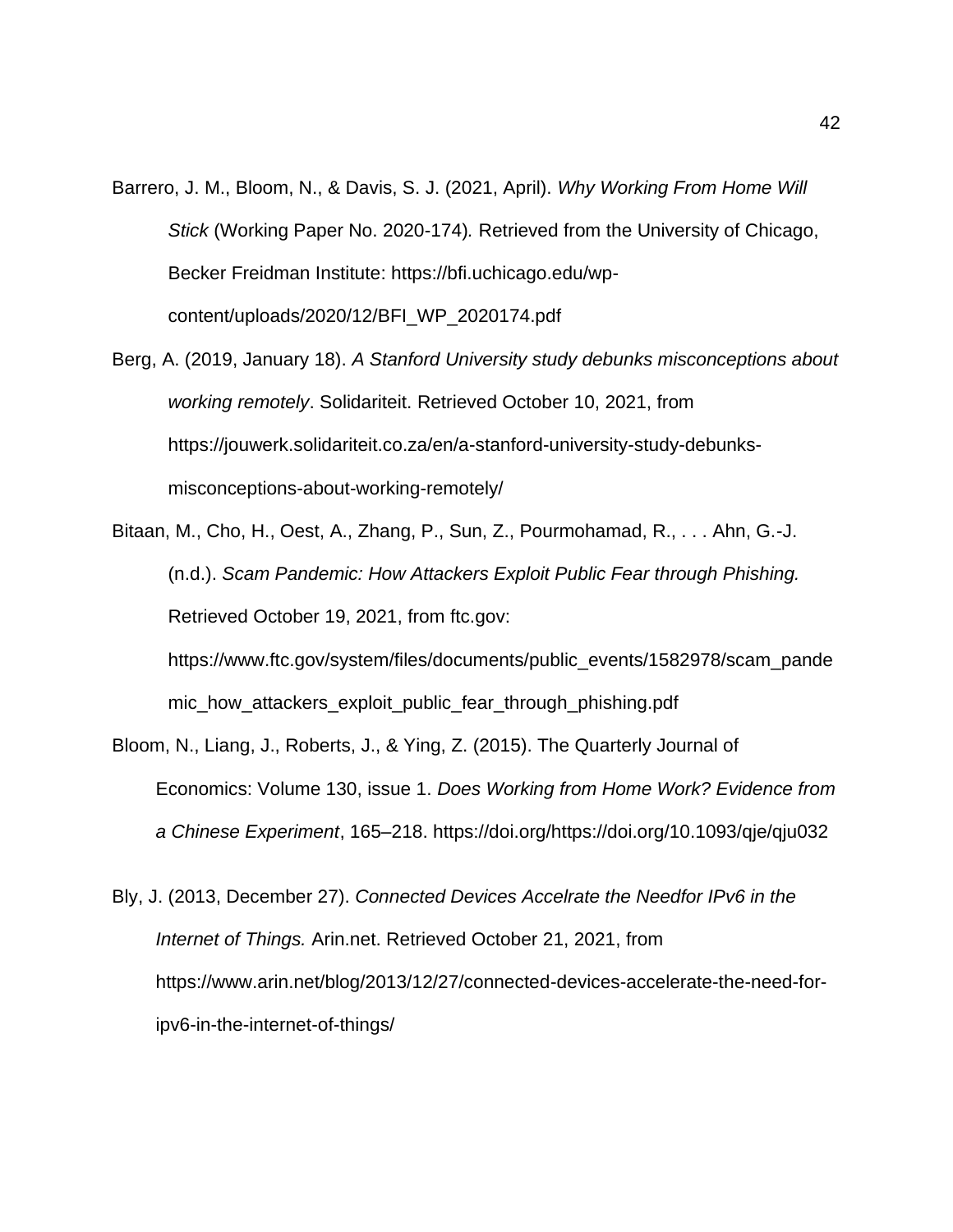Browning, K., Hirsch, L., & Murphy Marcos, C. (2021, September 6). *Why You Might Not Be Returning to the Office Until Next Year.* New York Times Retrieved October 21, 2021 from https://www.nytimes.com/2021/09/06/business/rto-returnto-office.html

Burt, T . (2020, September 29). *Microsoft report shows increasing sophistication of cyber threats*. Microsoft. Retrieved October 17, 2021, from https://blogs.microsoft.com/on-the-issues/2020/09/29/microsoft-digital-defensereport-cyber-threats/

Cawthra, J., Ekstrom, M., Lusty, L., Sexton, J., Sweetnam, J., & Townsend, A. (2020, December). *Data Integrity: Identifying and Protecting Assets Against Ransomware and Other Destructive Events.* nncoe.nist.gov. Retrieved November 11, 2021, from https://www.nccoe.nist.gov/projects/building-blocks/data-integrity/identify-protect.

*Companies are Saving Over \$1 Billion a Year by Working From Home.* (2021, April 30).

HBDirect. Retrieved October 10, 2021, from

https://www.hbfdirect.com/companies-are-saving-over-1-billion-a-year-byworking-from-home/

*Computer Security Resource Center - Phishing*. (2021, October). Cstc.Nist. Retrieved October 10, 2021, from https://csrc.nist.gov/glossary/term/phishing

*Computer Security Resrouce Center - Malware*. (2021, October). Cstc.Nist. Retrieved October 10, 2021, from https://csrc.nist.gov/glossary/term/malware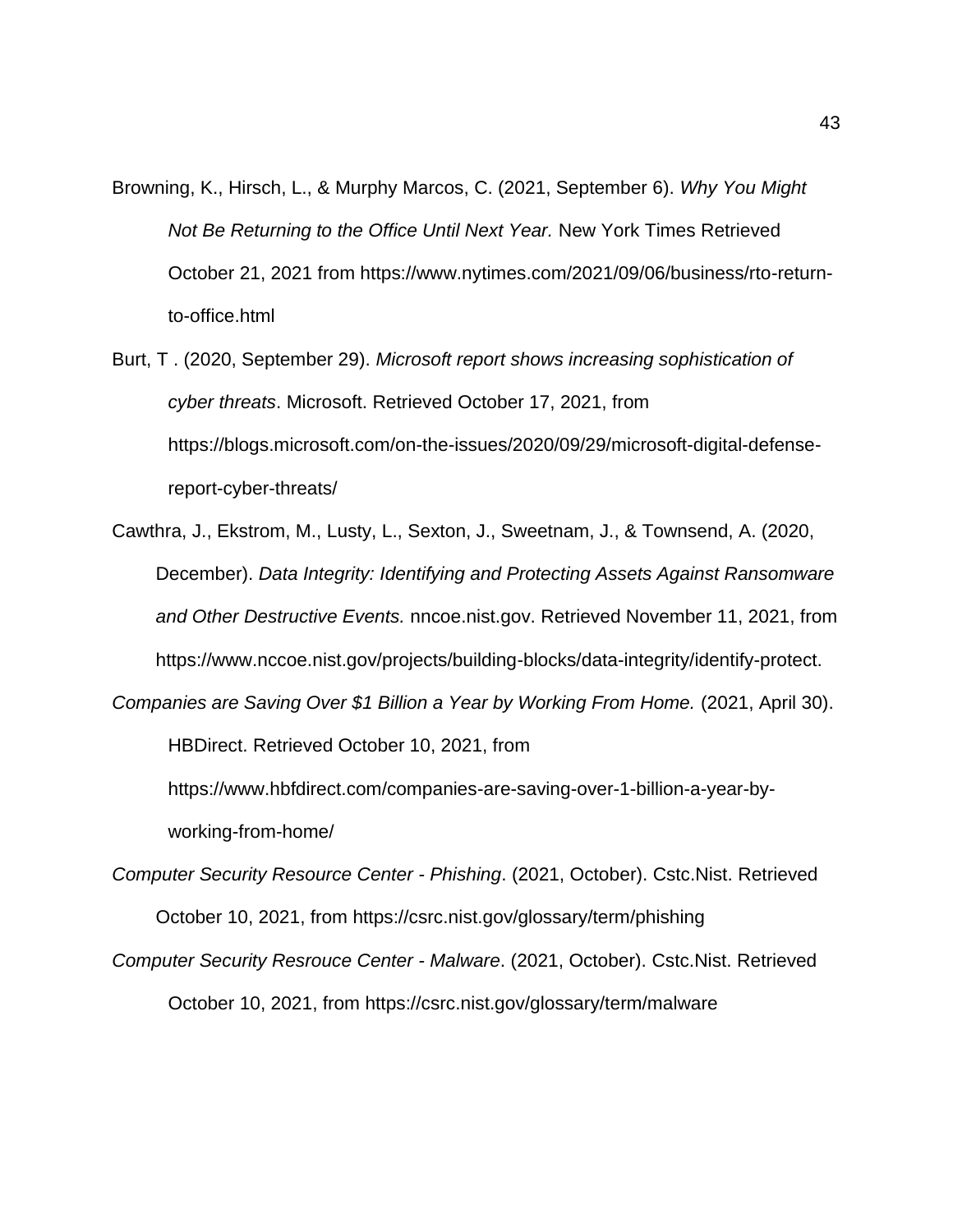- *Cybersecurity Glossary*. (n.d.) Niccs.cica.gov. Retrieved November 1, 2021, from https://niccs.cisa.gov/about-niccs/cybersecurityglossary#:~:text=Definition%3A%20The%20unauthorized%20transfer%20of,in% 20violation%20of%20security%20policy.
- Dave, P. (2020, December 4). *Laptops, desktop sales see 'renaissance;' shortages won't ease until 2022.* Reuters. Retrieved October 1, 2021, from https://www.reuters.com/article/us-tech-hardware-yearend/laptops-desktopsales-see-renaissance-shortages-wont-ease-until-2022-idUSKBN28Y12M

*Economic Impact of COVID-19 on digital infrastructure.* (2020). International

Telecommunucation Union. Retrieved November 10, 2021, from https://www.itu.int/dms\_pub/itu-d/opb/pref/D-PREF-EF.COV\_ECO\_IMPACT-2020-PDF-E.pdf

- Fleming, S. (2021, September 6). *Remote working - does it make us more or less productive?* Weforum. Retrieved October 10, 2021, from https://www.weforum.org/agenda/2021/09/remote-working-hybrid-productivity/
- *Future of Secure Remote Work Report.* (2021, April 22). Cisco. Retrieved November 3, 2021, from https://www.cisco.com/c/en/us/products/security/future-secureremote-work-report.html
- Galov, N. (2021, October 2). *How Many IoT Devices Are There in 2021? [All You Need To Know]*. Techjury. Retrieved October 17, 2021, from https://techjury.net/blog/how-many-iot-devices-are-there/#gref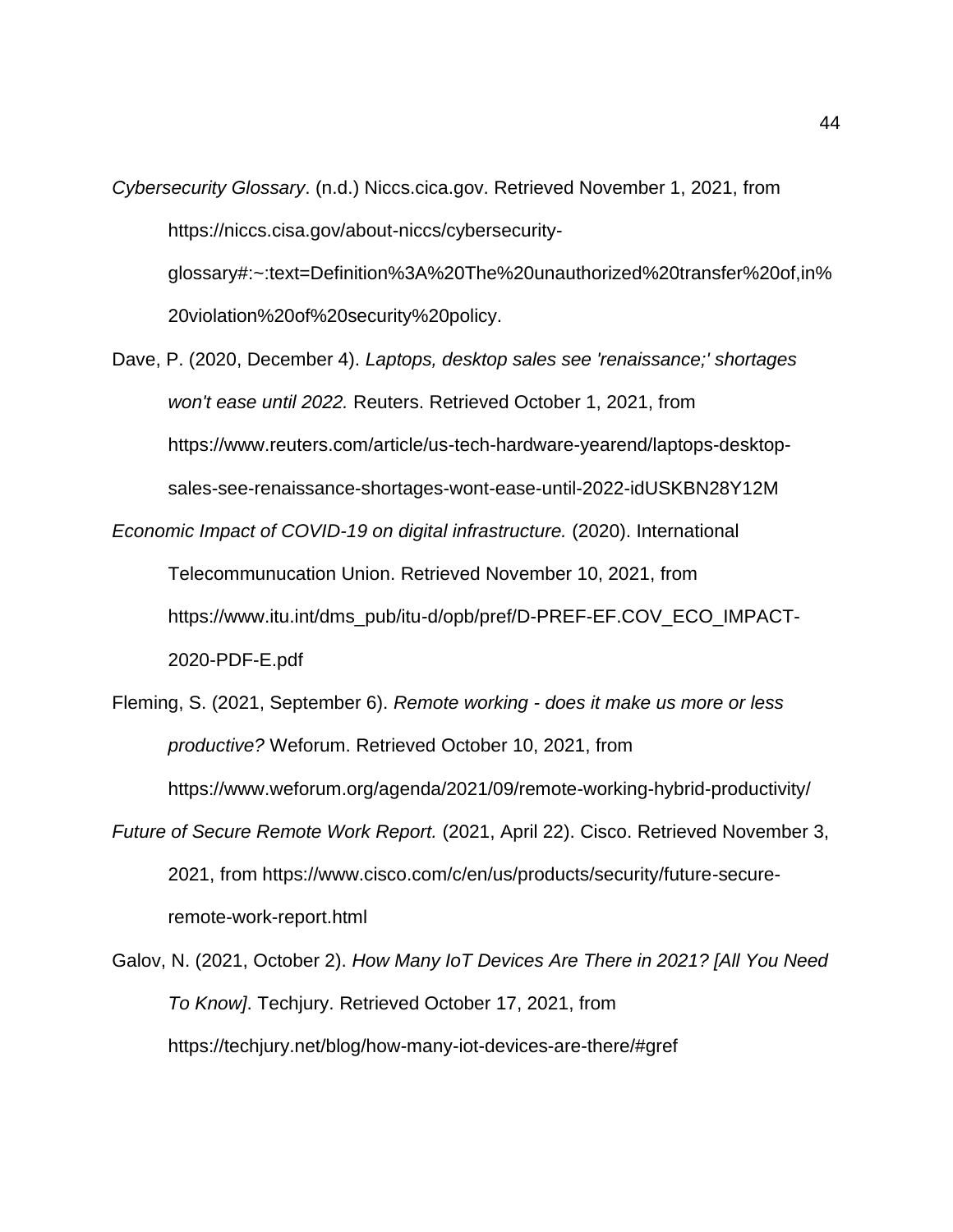Hancock, J. (2020). *Physcology of Human Error. Understand the mistakes that compromise your companies security.* Tessian. Retrieved October 17, 2021, from https://f.hubspotusercontent20.net/hubfs/1670277/%5BTessian%20Research%5 D%20The%20Psychology%20of%20Human%20Error.pdf

- Hunt, G. (2019, July 18). *Closing the Cybersecurity Poverty Gap.* Nextgov. Retrieved September 1, 2021, from https://www.nextgov.com/ideas/2019/07/closingcybersecurity-poverty-gap/158414/
- Ingham, L. (2018, September 3). *88% of UK data breaches caused by human error, not cyberattacks*. Verdit.co.uk. Retrieved October 10, 2021, from https://www.verdict.co.uk/uk-data-breaches-human-error/
- Jiang, P., Fan, Y. V., & Klemeš, J. J. (2021). Applied Energy: Volume 285, Issue 1. *Impacts of COVID-19 on energy demand and consumption: Challenges, lessons and emerging opportunities.* https://doi.org/10.1016/j.apenergy.2021.116441

Johnson, J. (2021, September 10). *Global digital population as of January 2021*. Statista. Retrieved October 1, 2021, from https://www.statista.com/statistics/617136/digital-population-worldwide/

Magid, L. (1998, September 28). *The new V.90 standard makes modem life easier*. Los Angeles Times. Retrieved December 6, 2021, from https://www.latimes.com/archives/la-xpm-1998-sep-28-fi-27214-story.html.

Marshall, J., Burd, C., & Burrows, M. (2021, March 31). *Those Who Switched to Telework Have Higher Income, Education and Better Health.* U.S. Census.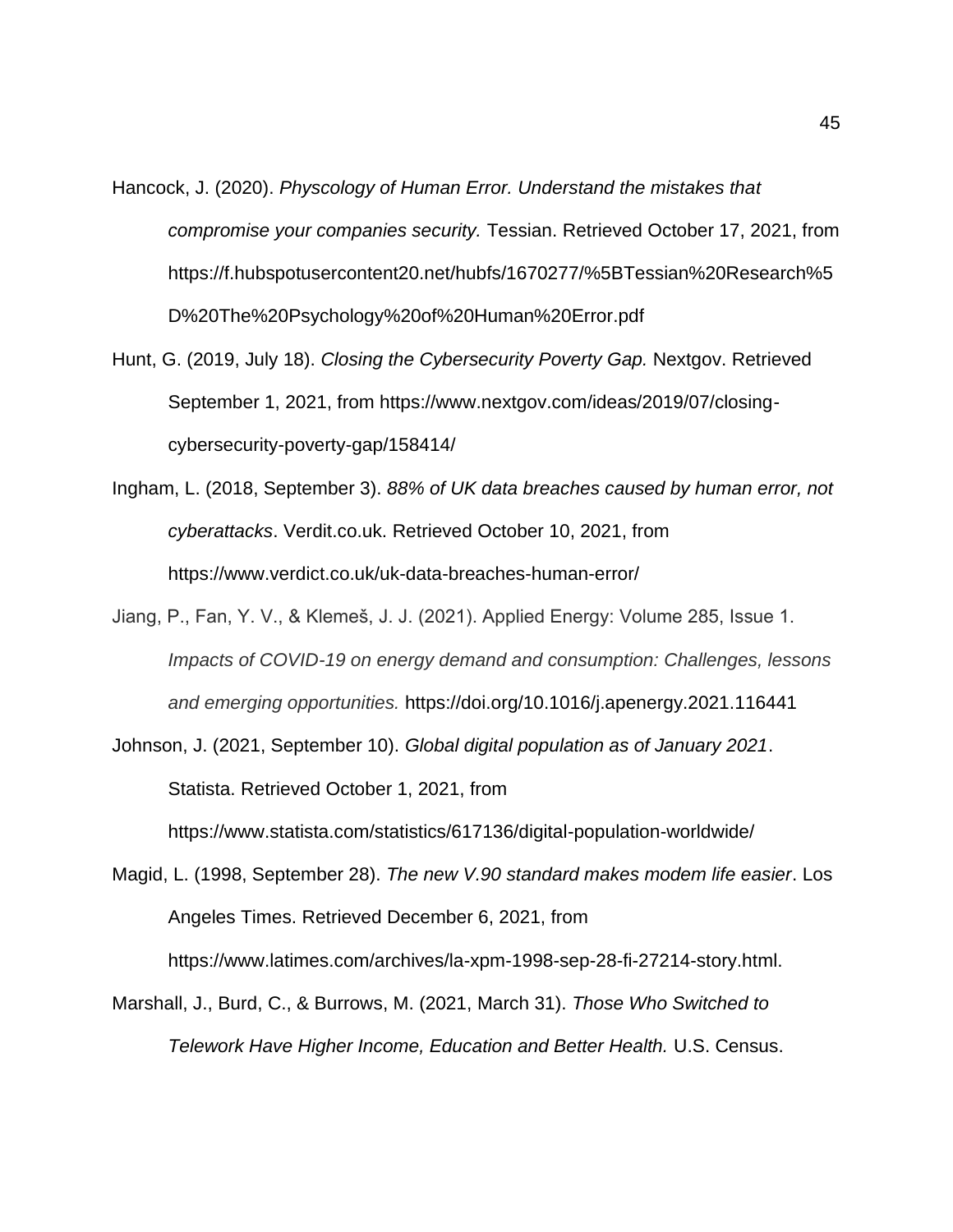Retrieved October 2, 2021, from

https://www.census.gov/library/stories/2021/03/working-from-home-during-thepandemic.html

*May 2020 Traffic Volume Trends.* (2020). U.S. Department of Transportation. Retrieved November 1, 2021, from

https://www.fhwa.dot.gov/policyinformation/travel\_monitoring/20maytvt/

Moore, M. (2020, August 5th). *Internet outages have seen major increase during pandemic.* IT Portal. Retrieved October 10, 2021, from https://www.itproportal.com/news/internet-outages-have-seen-major-increaseduring-pandemic/

- Moore, S. (2021, May 17). *Gartner Forecasts Worldwide Security and Risk Management Spending to Exceed \$150 Billion in 2021.*Gartner. Retrieved October 17, 2021, from https://www.gartner.com/en/newsroom/pressreleases/2021-05-17-gartner-forecasts-worldwide-security-and-risk-managem
- MPR News Staff. (2021, November 3). Timeline: Covid-19 in Minnesota. MPR News. Retrieved November 17, 2021, from

https://www.mprnews.org/story/2021/03/06/timeline-covid-19-minnesota

Niepow, D. (2021, June 03). *Two More Minnesota Companies Added to Fortune 500 List.* Retrieved September 10, 2021, from tcbmag.com: https://tcbmag.com/twomore-minnesota-companies-added-to-fortune-500-list/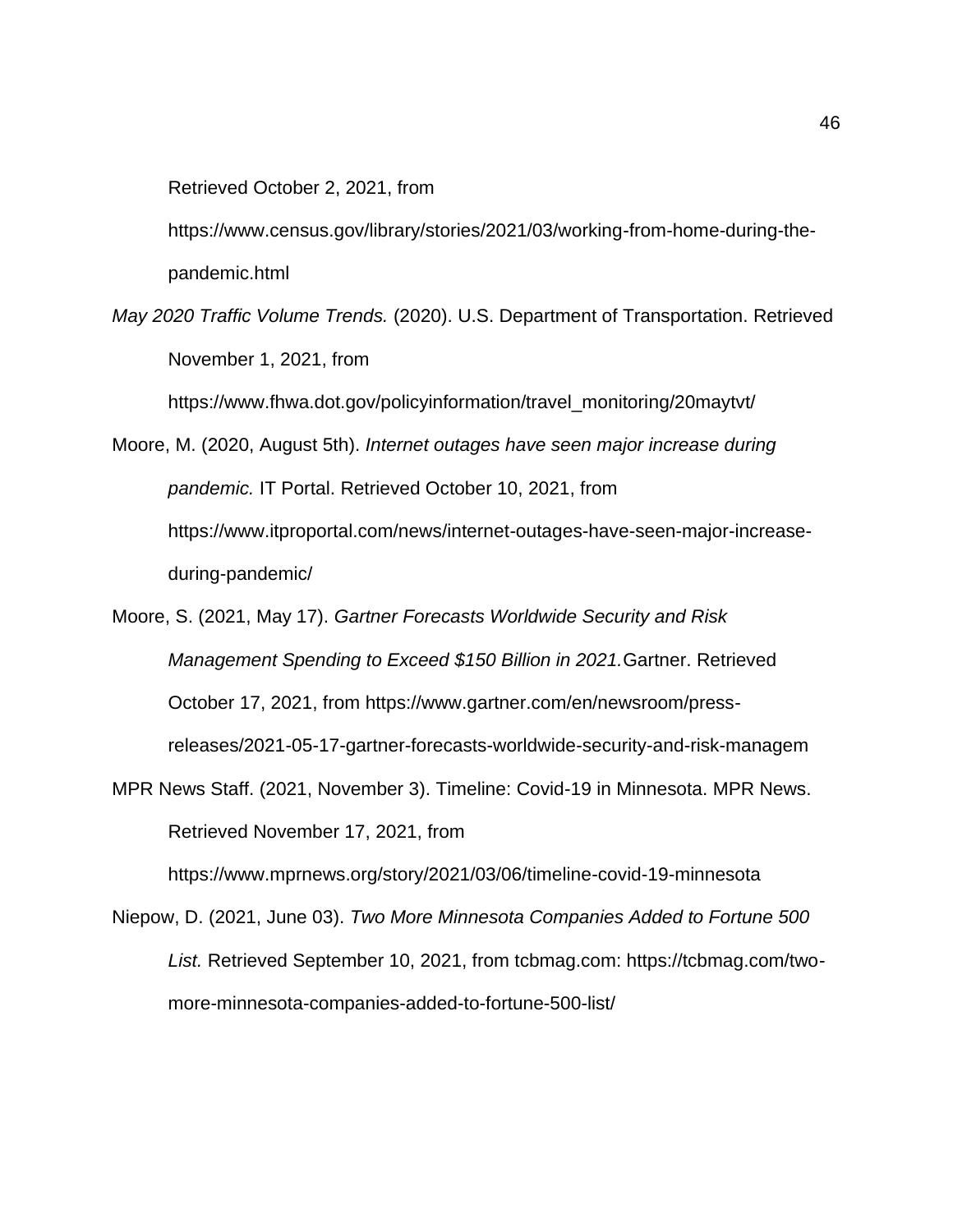- Parker, K., Menasce Horowitz, J., Minkin, R. (2020, December 9). *How the Coronavirus Outbreak Has – and Hasn't – Changed the Way Americans Work.* Retrieved September 10, 2021, from https://www.pewresearch.org/socialtrends/2020/12/09/how-the-coronavirus-outbreak-has-and-hasnt-changed-theway-americans-work/
- *Security Breach Notification Laws.* (2021, April 15). NCSL. Retrieved October 10, 2021, from https://www.ncsl.org/research/telecommunications-and-informationtechnology/security-breach-notification-laws.aspx
- Tollefson, J. (2021, January 15). *COVID curbed carbon emissions in 2020 — but not by much.* Nature. Retrieved October 19,2021, from https://www.nature.com/articles/d41586-021-00090-3
- Venkatesha, S., Reddy, K.R. & Chandavarkar, B.R. (2021, March 11) SN Computer Science. *Social Engineering Attacks During the COVID-19 Pandemic*. Article 78. Retrieved on October 21, 2020, from https://doi.org/10.1007/s42979-020-00443- 1
- *What Is a Cyberattack?* (2021, October). Cisco. Retrieved October 10, 2021, from https://www.cisco.com/c/en/us/products/security/common-cyberattacks.html
- Xiao, Y., Becerik-Gerber, B., Lucas, G., & Roll, S. C. (2021). Journal of Occupational and Environmental Medicine: Volume 63, Issue 1. *Impacts of working from home during COVID-19 pandemic on physical and mental well-being of office*